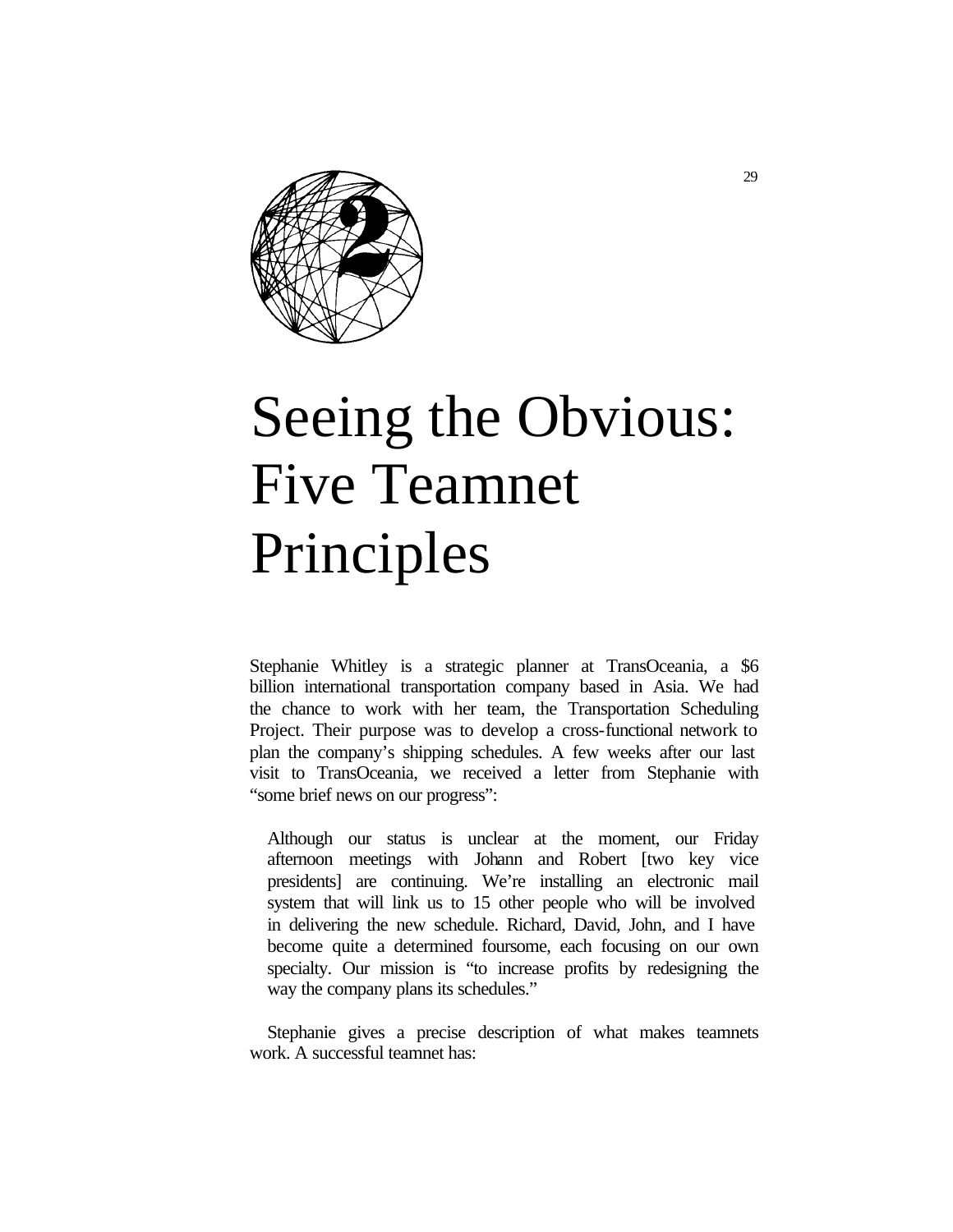- ? A clear *purpose,* which Stephanie calls a "mission";
- ? Independent *members* who want to be involved, "quite a determined foursome," in Stephanie's words;
- ? Ongoing *interaction* ("Friday afternoon meetings") and good communications *links,* in this case, an electronic mail system;
- ? Two or more *leaders,* in this case, four; and
- ? Connections to different *levels* of the existing hierarchy, in her case, the vice presidents.

The "Five Thamnet Principles" are fundamental to every successful effort that involves people crossing boundaries:

*? Unifying* purpose; *? Independent* members; *? Voluntary* links; *? Multiple* leaders; and *? Interactive* levels.

Each principle is found in every successful teamnet. A teamnet must have a reason to exist (purpose), a critical number of committed participants (members), a rich web of relationships (links), people who assume specific responsibilities (leaders), and connections at many levels in the environment.

Companies that understand how their teamnets operate have a distinct organizational advantage. In 1989, former Digital Equipment Corporation vice president Ulf Fagerquist, a nuclear physicist (who started the company's Swedish operation) with a special interest in strategic alliances, asked us to look at the teamnet features of five Digital projects. Digital was an especially interesting place for teamnets because in 1989, it was a \$12 billion enterprise doing business in 97 countries. With its expertise and development activity scattered around the globe, for many years the company had the world's largest private telecommunications network at its disposal. For us, Digital has been a particularly fascinating, challenging environment in which to observe the Five Thamnet Principles in a wide variety of circumstances.

We began our studies of Digital's successful teamnets with its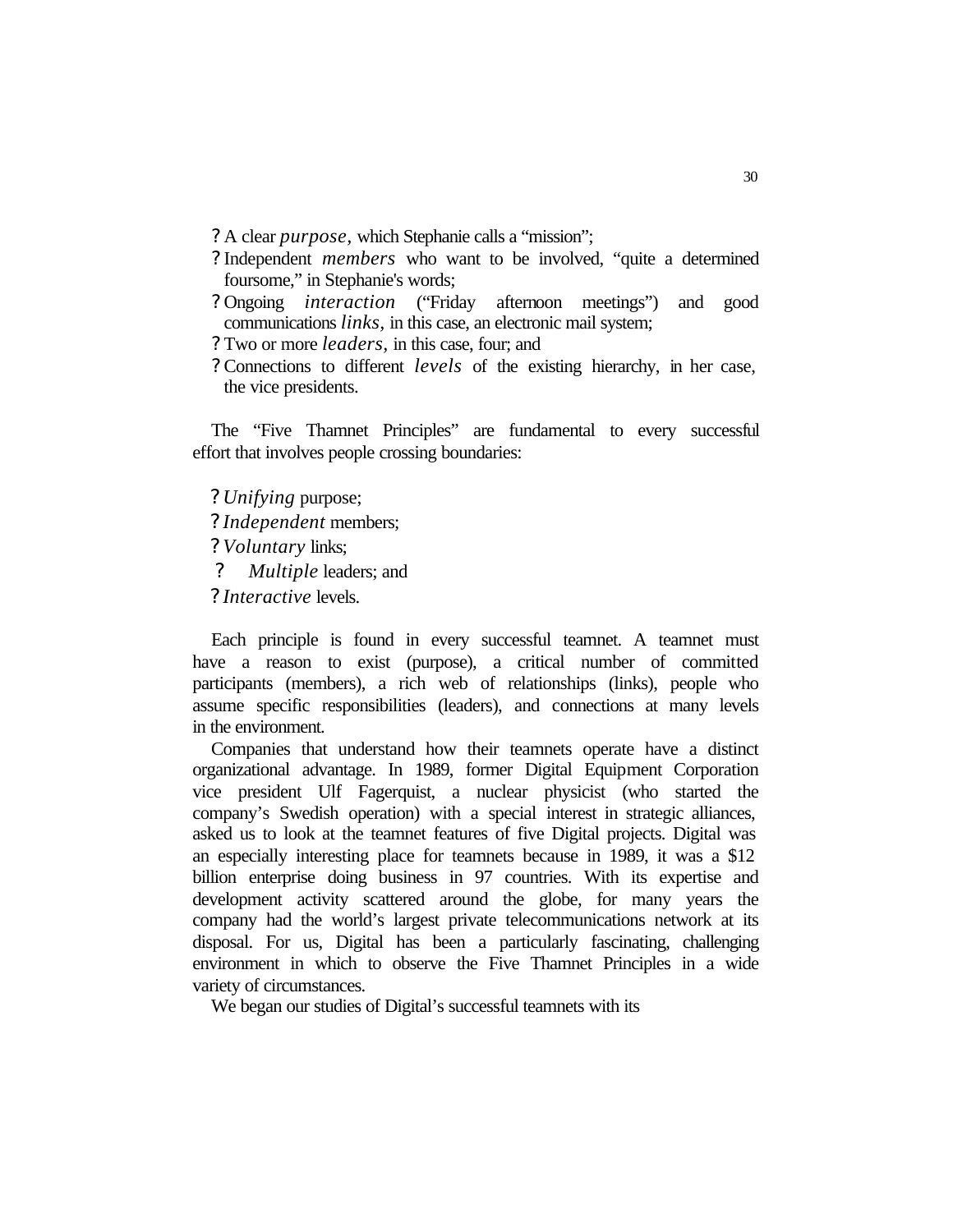1977 project (run by Fagerquist) that enabled Associated Press to network its stock quotations to newspapers all around the world every day. We ended with the most successful internal teamnet we had seen to date. "Calypso" took place in the mid-1980s at the company's peak and shows what 40 to 50 people can achieve when everything "clicks."

# **The One-Page Project: When Everything Clicks**

It is late 1986 and Digital is riding high on its preeminence in the computer industry, second only to then-faltering IBM. Marketing strategists spot a "window of opportunity" opening in both the United States and Europe for a high-volume, high-ticket product. Time, however, is of the essence. Competitors crowd a shrinking market for mini-computers.

Can Digital plan, design, test, market, manufacture, deliver, and service a highly complex computer in a window with at most a two-year introduction horizon? Fifteen months later, Digital's 6200 computer pours out simultaneously from plants in New England, the Caribbean, and Europe. Code-named "Calypso," the computer generates the steepest revenue ramp in the company's history, eventually developing into a family of products. The window is wide open, the market loves the product, and the company reaps enormous profits.

How does this happen? Intuitively, the project's managers put into practice the five principles required for successful boundary crossing teamnets.

"In the beginning, there are just a handful of people from different large functional organizations," explains Pauline Nist, Calypso's overall project manager. "There are people from engineering, manufacturing, marketing, and service right from the start."

Like many boundary crossing teams, Calypso's members represent different levels within the organization. And the managers have a wide spectrum of staff sizes. Some people have large groups report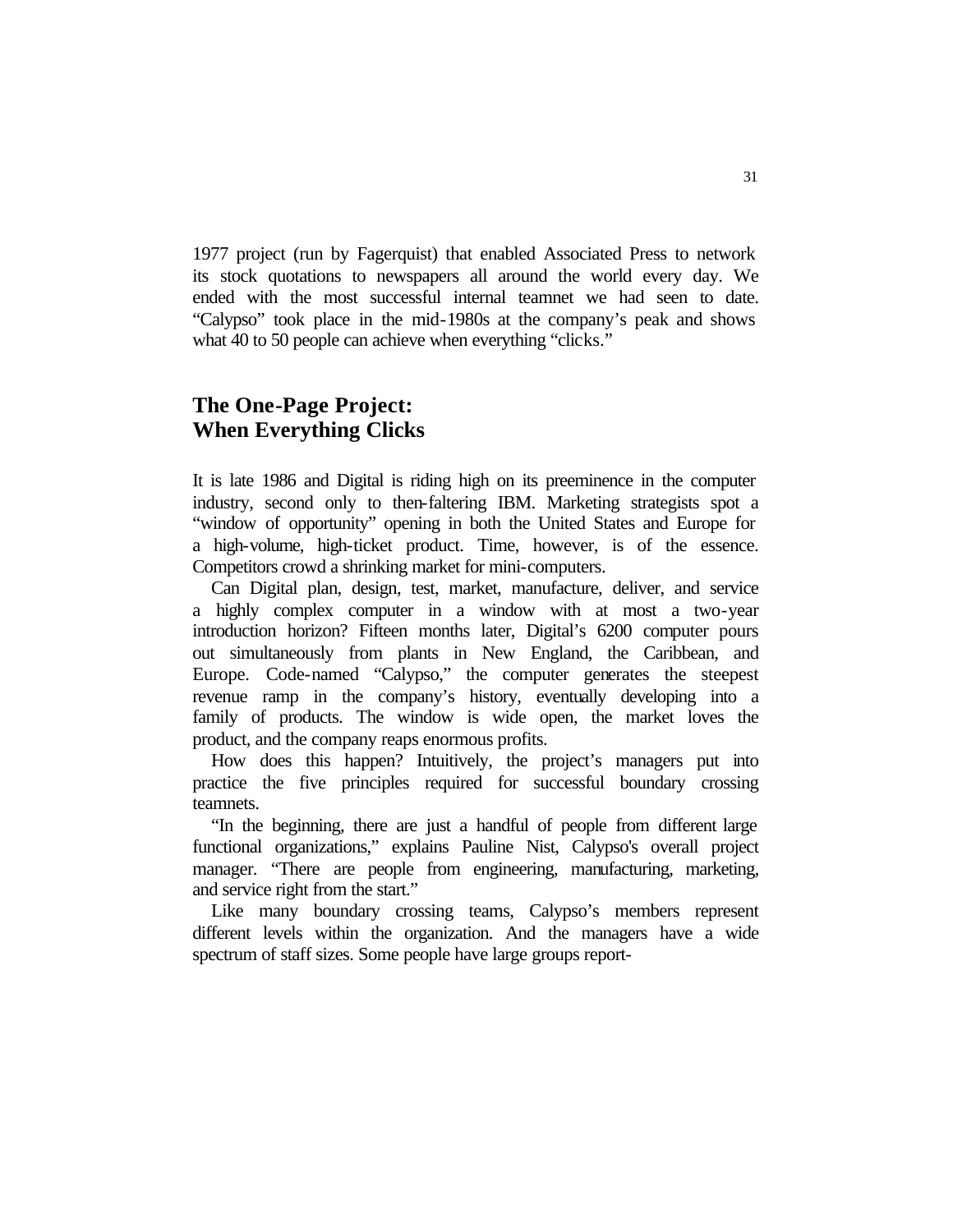ing to them. Others have none; they're on the project for their unique expertise.

Getting off the ground quickly, the small group begins with a brilliant vision. "It's compelling because it contains both the market insight and the creative technical approach," Nist says. "With our vision in hand, we take our show on the road to recruit people, looking for talent, enthusiasm, and commitment." Before long, several dozen people sign up.

Because Digital is such a large company, the "right" people for the project often are in the "wrong" place. "We don't have the time to move people and it's too expensive anyway. So, we decide to do this project in a distributed way," she says.

Eventually, the 50 core people who become directly identified with the Calypso team sit in 14 separate locations, including several in New England, California, the Caribbean, and Ireland.

Many methods of communication—rich links—connect Calypso's teamnet members. They phone one another often. The members use telephone conference calls and video conferences and hold scheduled and unscheduled meetings. They use electronic mail and computer conferencing.' A common database is created that contains all information necessary for the machine's design.

"We compensate for everyone not being in the same place all the time by setting up lots of ways to communicate," Nist says. "If I could have changed one thing about the project, I would have put in the Puerto Rico satellite dish sooner.

Even so, the teamnet members travel frequently. "There are a lot of project miles on these people," says George Hoff, then Nist's boss, underscoring the point that face-to-face contact is essential, contrary to what many think.

"You don't build trust over the wire," Nist allows, reaffirming that it's critical for people to meet periodically. "Building trust takes flesh and blood, but it doesn't take a long time to make that happen." Virtually every teamnet member stresses this point: trust is the first and most major stumbling block; once it's achieved, things can begin to click. With the core internal teamnet in place, Calypso is ready to talk with other companies, and form the external part of its team.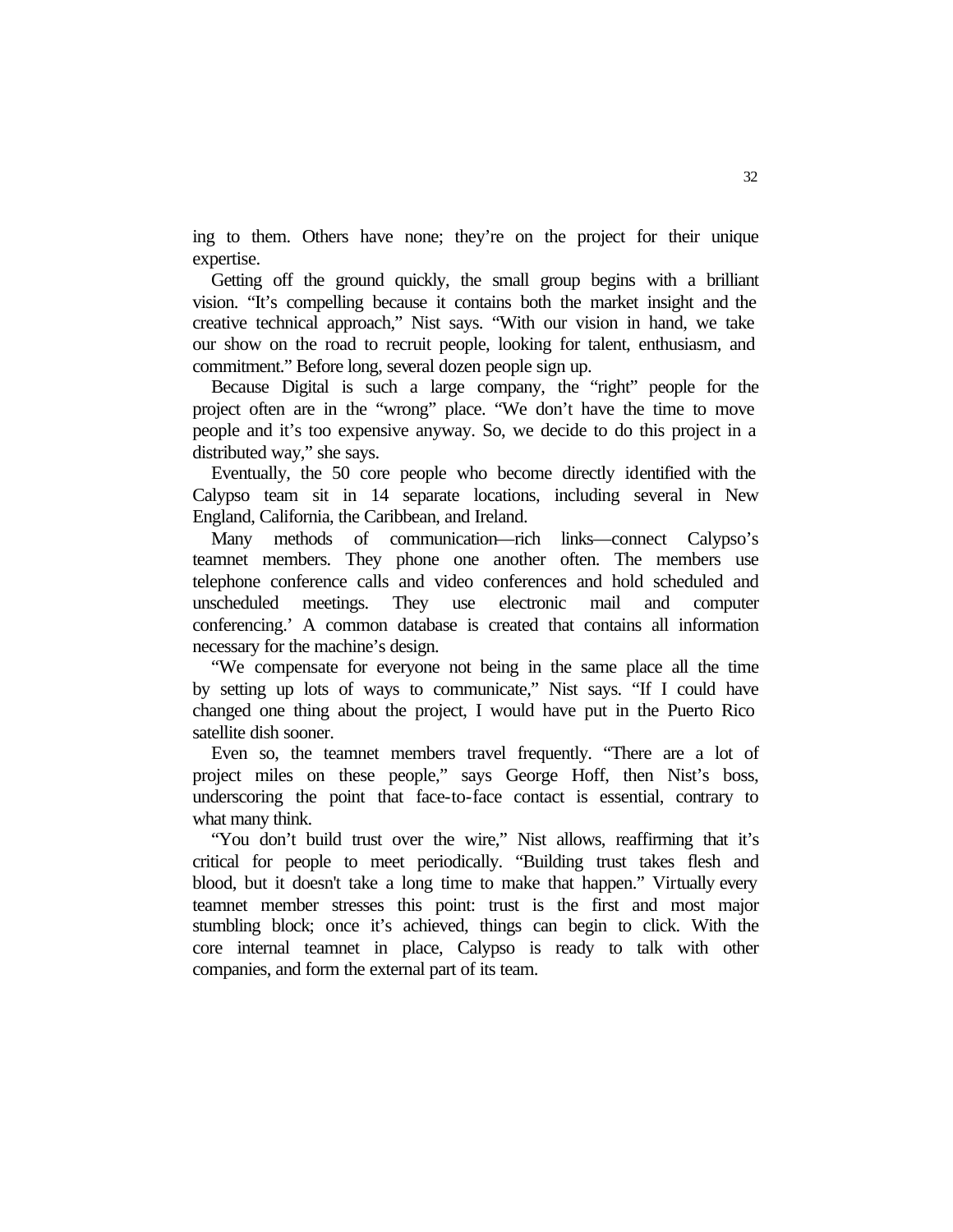"Then we hit pay dirt," she says. "When we visit potential vendors of a key component, we notice that one of them shares our vision and enthusiasm. We propose joint development, which significantly reduces time and costs for both companies."

While anticipating a possible *supplier* partnership, the Calypso team is surprised when it suddenly finds itself in a *customer* partnership. "The next big break is that Raytheon, one of our largest customers, proposes an alliance," says Hoff. "We make an agreement: they'll do parallel development of a product for their military market. The goal is to release both products at the same time." The partnership succeeds. Both companies' presidents speak at the 6200's announcement, vastly increasing the first-day market for Digital's product while also ensuring ongoing customer review of the design. Here, Digital demonstrates an extremely important point that causes many companies problems when they try to do this. Being clear on who is doing what is critical for avoiding unhealthy friction. Companies often have different, conflicting views of what they both own.

This is not the success of skunkworks—where a group locks itself in a room and doesn't come out until they complete their project— but of teamnets. No driven boss with traditional levers of power manages this global boundary crossing teamnet. Although Nist, the engineering manager, has the designation of overall project manager, only a portion of Calypso's engineers report to her. Nist reports to the engineering chain of command (Hoff reports to the vice president of engineering and she reports to Hoff); the project's production manager reports to a manufacturing vice president; still other team members report into their own functional organizations or what Digital calls "stovepipes." Naturally, Nist has no direct control over the team members from the outside companies.

At first glance, it sounds like a prescription for disaster. None of the traditional management school principles seems to apply to this situation. Far from a disaster, Calypso is a smashing success.

Why does it work? "Why," indeed, is the key.

Calypso understands its purpose early on: to develop a multiprocessor mid-range computer in 18 months using existing technology.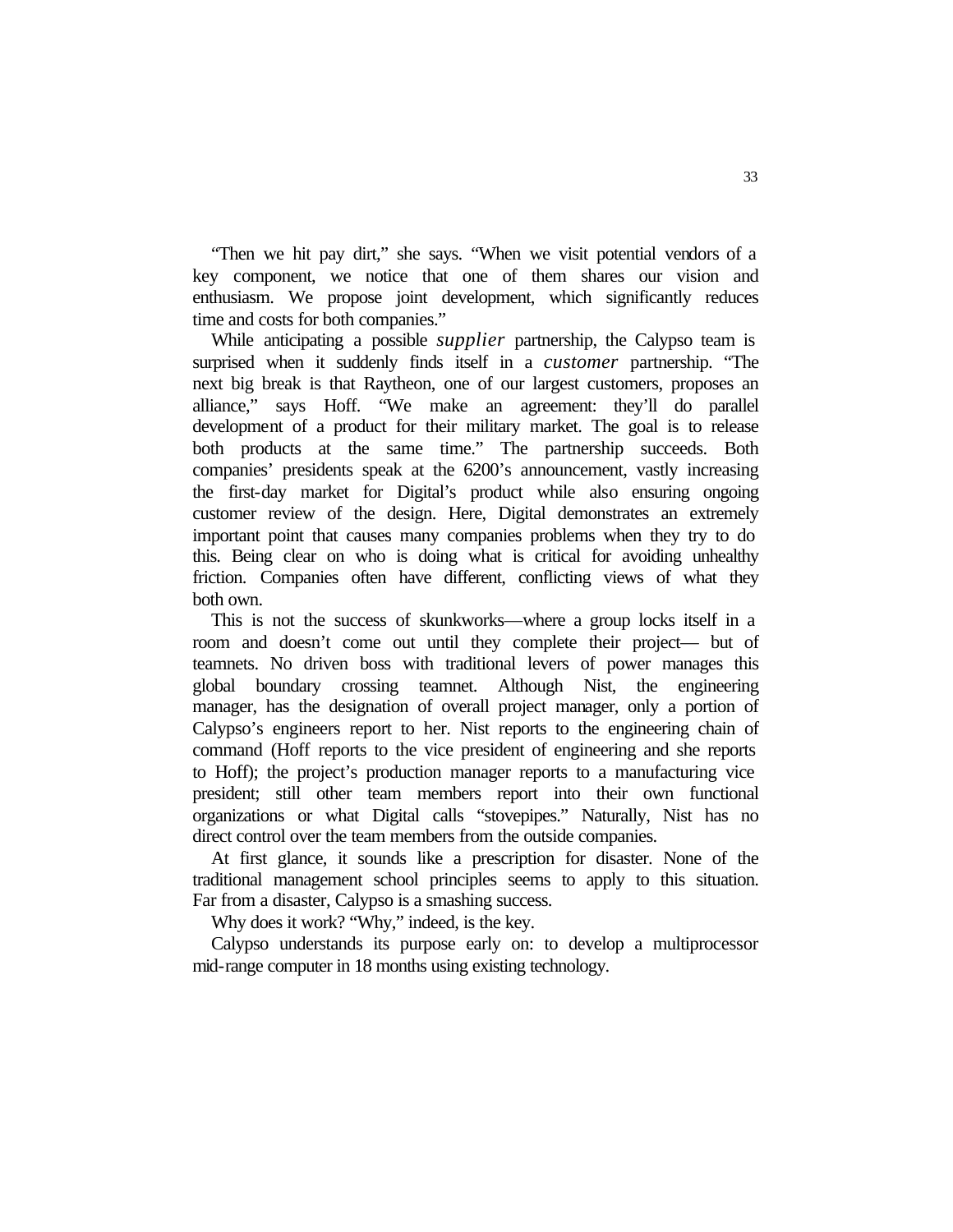And it continually tests it on prospective partners. Shared vision, common purpose, clear goals, and well-articulated tasks provide an overall picture and detailed direction. Jointly, all the stakeholders accomplish the shared work on schedule and within budget.

A shared view of a project's purpose drives a boundary crossing teamnet to excellence, not an authoritarian leader. In Calypso's case, they are able to reduce the purpose to a single graphic that fits onto an 8'/2-by-1 1-inch sheet of paper. This "one-pager" summarizes the project so well that people carry it around, along with their calendars.

When everyone works toward a shared, common purpose, boundary crossing teamnets work. Calypso achieves this. Without it, this team would have failed miserably.

> *"When you manage to get the goals lined up," Nist says, "the opportunity is there for great success. In this project, a number of goals came together simultaneously. They meshed in a unified way as opposed to an antagonistic one. Once a project like this gets momentum, there's no stopping it."*

## **A Handful of Principles**

Calypso is an example of the new type of organization already at work within and between companies. It illustrates the basic principles of teamnets: members of the Calypso team include people and organizations that cross conventional lines of authority, both within Digital and outside the company, and cooperate on the basis of common goals without giving up their independence.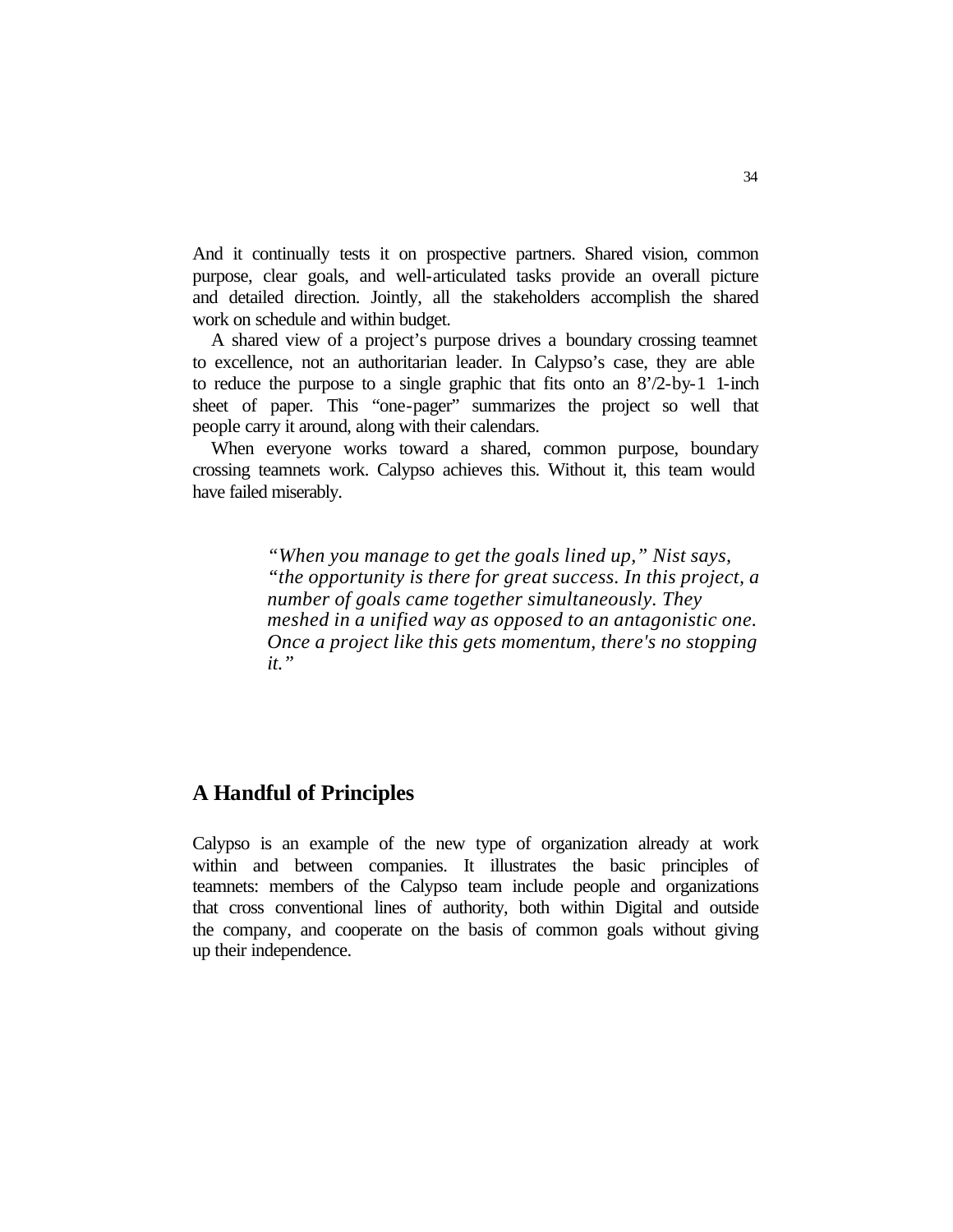Teamnets combine the concepts of distributed teams and organizational networks. They apply across a range of different-sized companies, from micro-enterprises to macro-economies. And team-nets take a variety of forms, ranging from the very familiar to 2 1st-century technology-wave organizations, just emerging.

The Five Teamnet Principles mix learning from examples with the guidance of theory, a conceptual range from concrete to abstract. "Teams" make the here-and-now promise of practical ideas of value, while "networks" evoke vision, the ability to grasp wholes and weave pieces together.

People learn in different ways. Some prefer concepts, others examples. Our effort to mix these two styles may leave some readers a little impatient in places. Thy to tolerate the discomfort. Use this book as a "scratch-andsniff" experience, a taste of what it feels like to create a teamnet, integrating divergent views and cultures into a coherent whole.

Although the boundary crossing organization chart is hard to fit into a typical bureaucratic box design, it does have a structure. Unfortunately, if you use a conventional hierarchical perspective, it is generally all but impossible to see. Thy looking for "The Boss" when there is more than one. When members must cross conventional boundaries to solve problems and accomplish goals, they are most likely to develop networks. Teamnets are not about "breaking" or "smashing" boundaries:

#### *Teamnets are about crossing boundaries.*

## **Boundary Crossing Teamnets**

A teamnet is a group of people and groups that cross conventional boundaries for mutual benefit while retaining individual independence.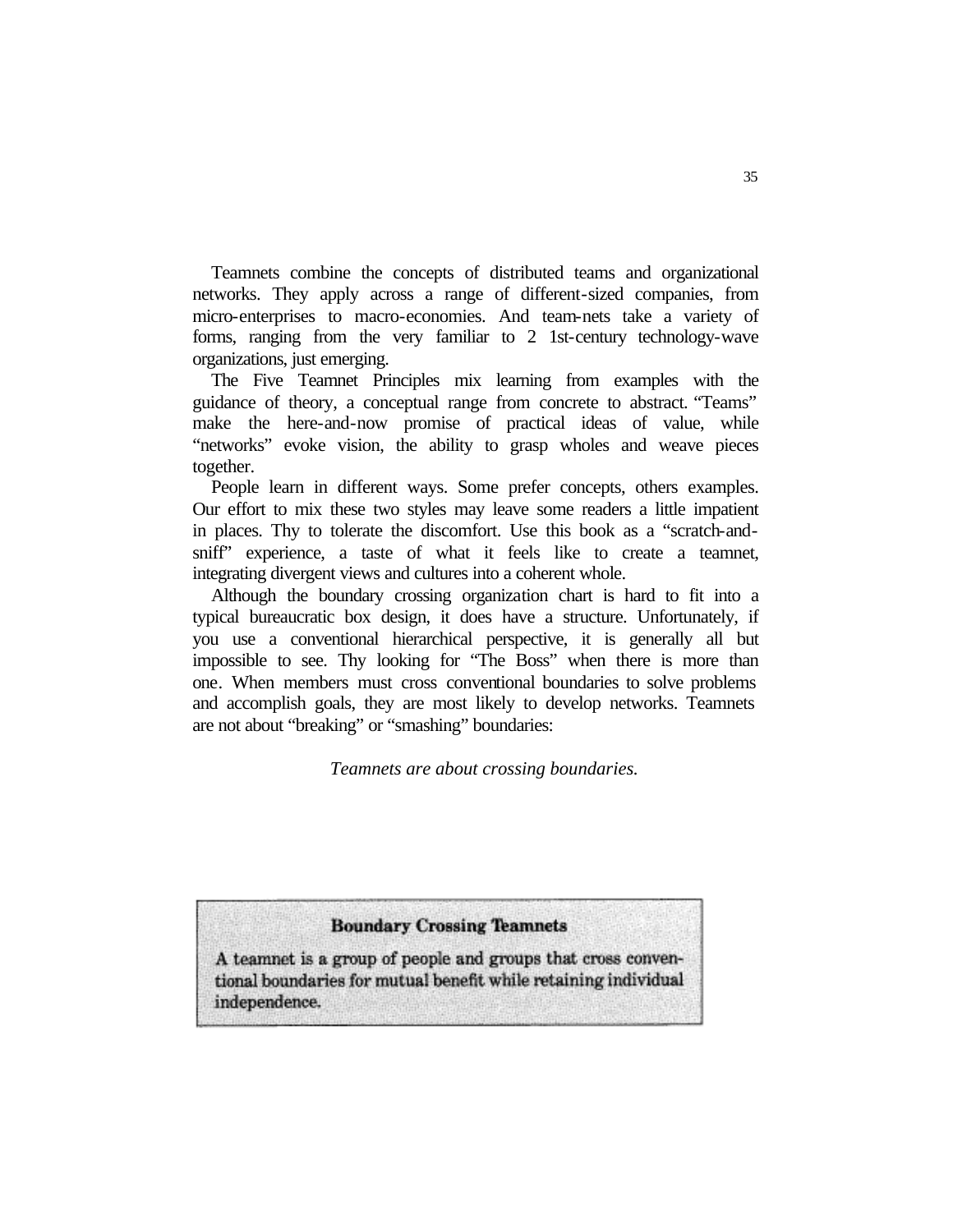Inside organizations, these cross-boundary teams show up as specific forms like self-directed work groups; outside, they refer to concrete arrangements like corporate alliances. Teamnets are the *visible* people and groups who work together to get something done.

Networks represent the core logic that ties together the variety of boundary crossing organizations. The concept stands for the *invisible*  infrastructure and processes that give life to teamnets of all sizes and styles. A general network concept is a powerful tool for increasing your boundary crossing capabilities and improving the effectiveness of your teamnets.

Networks are all about integrating global and local. It is imperative that the local parts of networks (teams) be able to adapt to local circumstances while providing global value. This can be achieved only by understanding general principles and how they can be applied to your unique situation. Our model, within which the Five Teamnet Principles play a major role, acts as an instrument for coping with the cacophony of confusion in the



real world.

When all five principles work together adapting to local circumstances, boundary crossing teamnets can be very successful. Without these principles, organizational success is left to luck in the face of coping with rapid change. Sometimes, millions of dollars and years of unrecoverable time evaporate with unnecessary failures.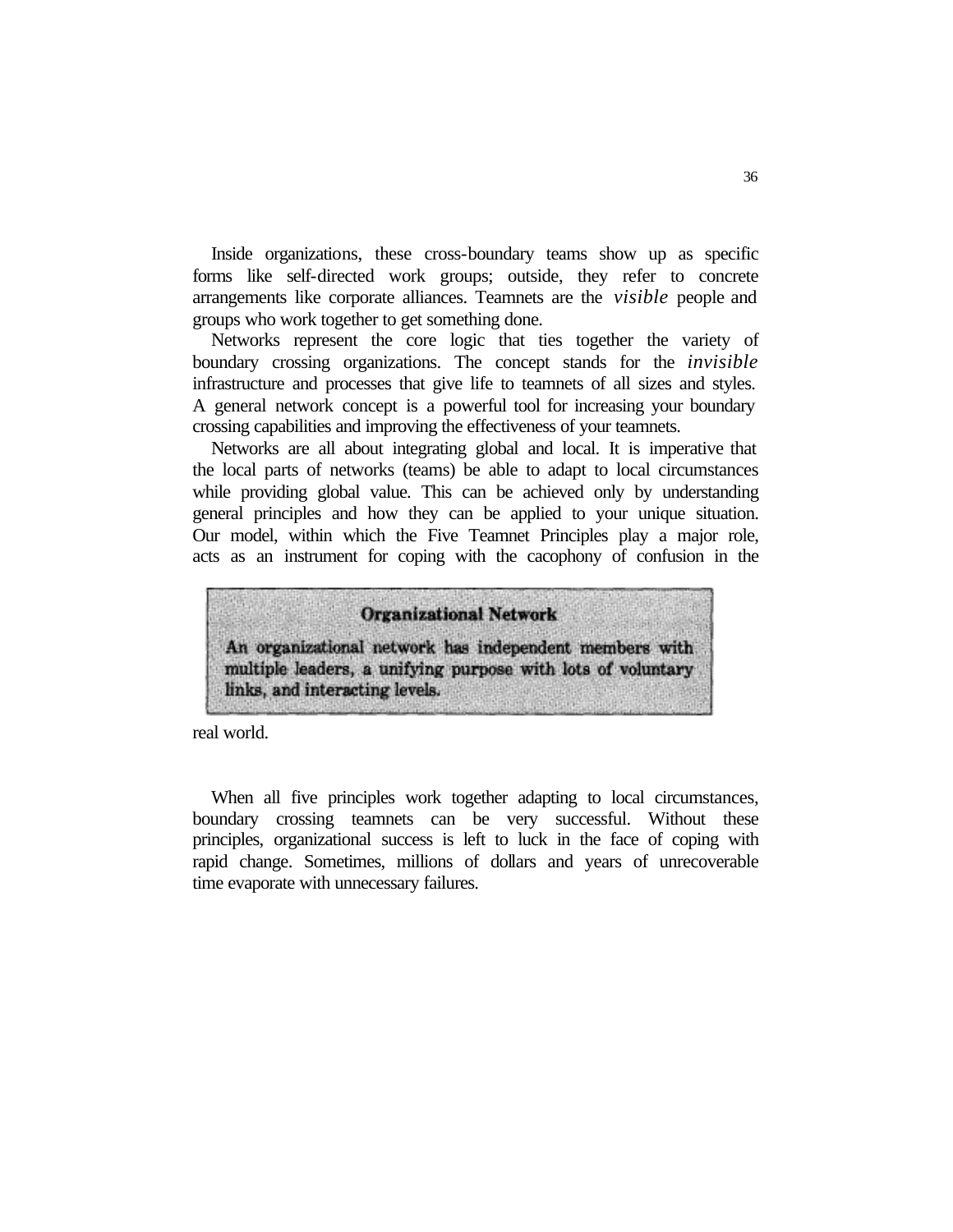*In organizational networks, people and groups are the* members, *the independent nodes. Voluntary* links *across boundaries develop interdependence among members. Mutual benefits make unifying* purposes *tangible. Multiple* leaders *arise to serve different needs. And members interact across* levels.

You cannot put these five principles together and come up with a "perfect" network. At least we've never seen one; have you? In reality, pure organizational forms do not exist. Mostly, the new organizations have fuzzy boundaries, with networks springing up in and between hierarchies. Sometimes they clash and occasionally they reinvigorate these central control systems.

There will be no wholesale replacement of hierarchy with horizontal structures. But there is coexistence; often hierarchies and networks can even thrive together. Alarming as it may sound to some, hierarchy has a critical role to play in organizations of the future. Hierarchy, bureaucracy, and networks mix to manage large organizations and small for different needs and purposes.

Our groups and organizational structures are in a transitional time. As people always do, we have one foot in the past and one in the future. The unique aspect of this transition is that the gap between our feet is widening faster than ever before. The Teamnet Principles bridge the gap between the old and new, and offer platforms on which to build flexible organizations that work.

#### **THE DYNAMIC BALANCE OF COMPETITION AND** COOPERATION

Purpose, members, links, leaders, levels—these are the features to look for in boundary crossing teamnets. Use them as a powerful tool for seeing these vital but fuzzy phenomena. The five principles are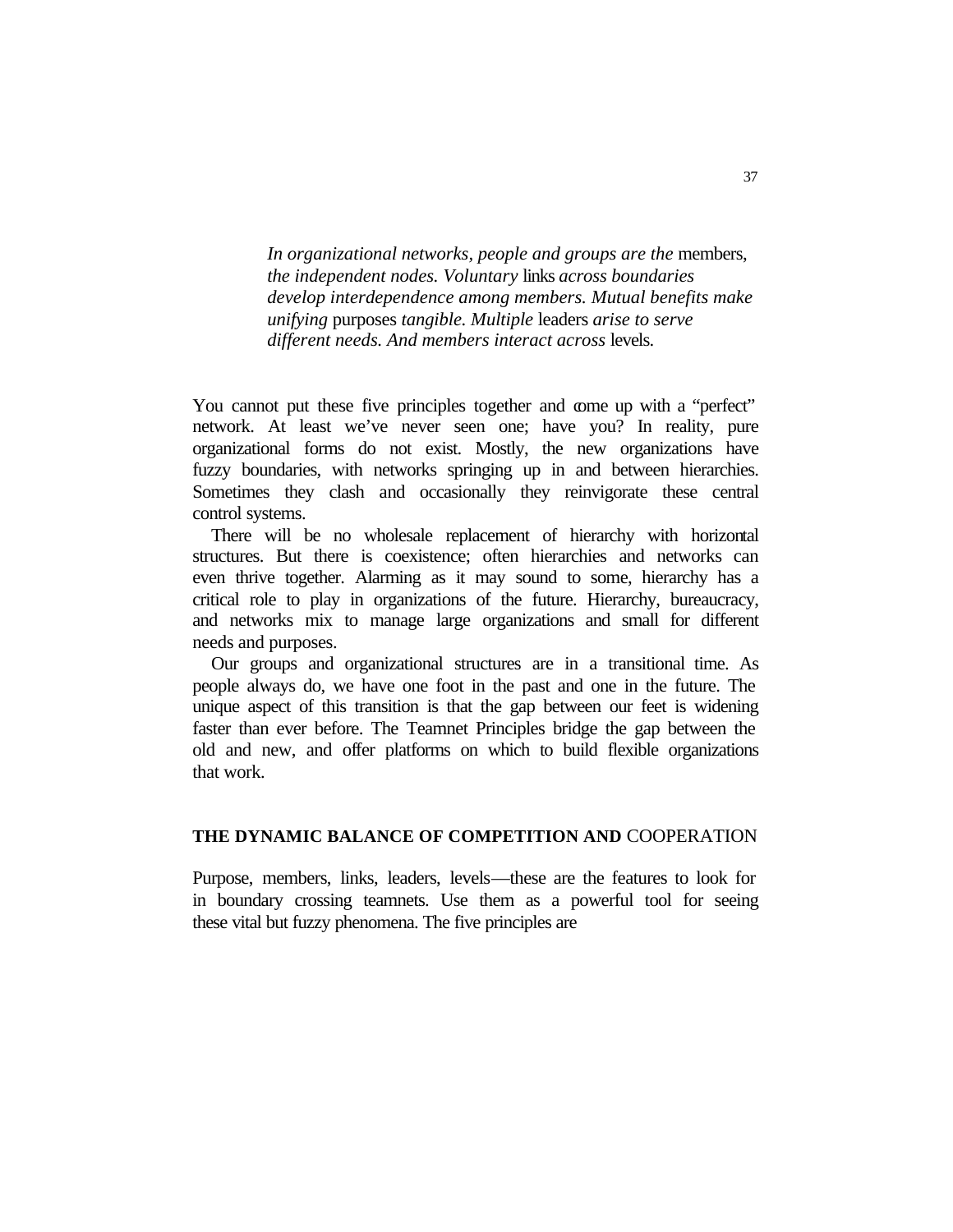not a list. They are an interacting system, connecting members and leaders through links and purpose, creating new levels of organization.



Networks exist in the creative tension between competitive and cooperative tendencies, ever shifting between the self-assertion of individuals and the integration required for a group whole.

Two of the principles support competition, the self-assertive tendency:

- *? Independent members.*
- *? Multiple leaders.*

Two of the principles reflect cooperation, the integrative tendency:

*? Unifying purpose.*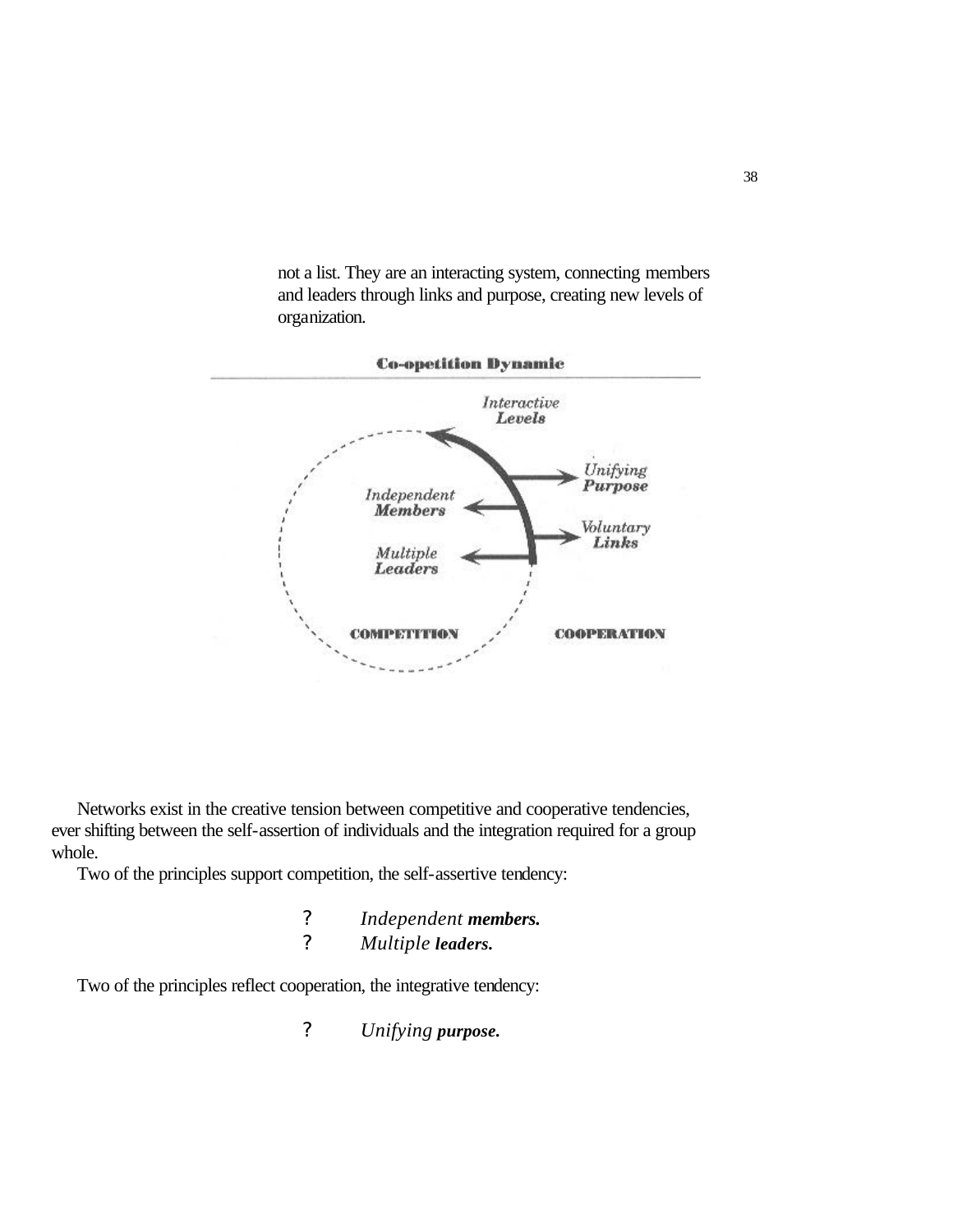*? Voluntary links.*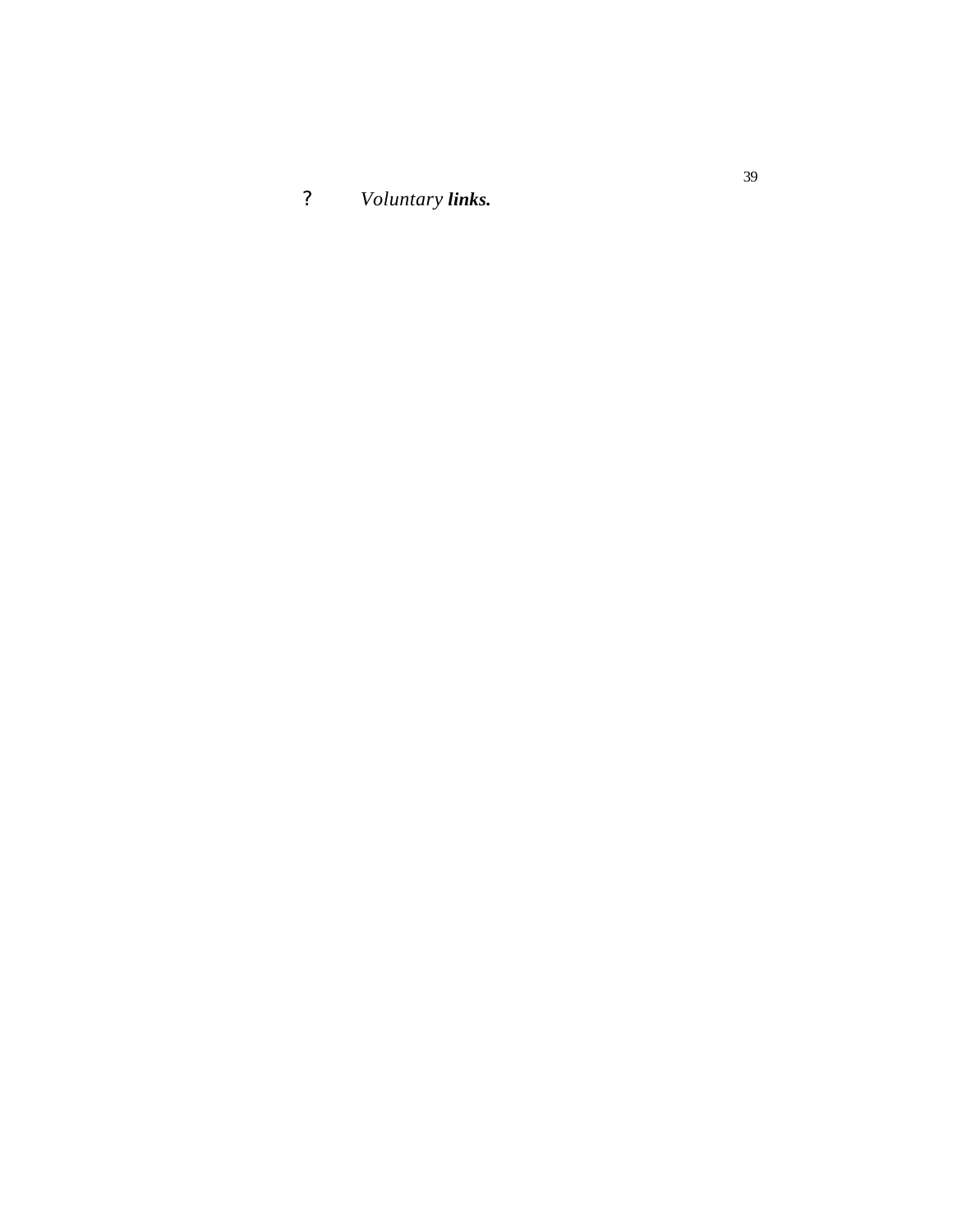The fifth principle balances the opposing forces through:

## *? Interactive levels.*

The combination of "cooperation" and "competition" is not an awkward contradiction. The root of the two words, the conjunction "co-opetition," literally means "to work and seek together." It is the feisty combination of cooperative power and competitive zeal that offers people and companies organizational advantages.

As one word, "co-opetition" fuses complementary forces, singlehandedly gripping a complex system of concepts. The five principles allow you to take the first steps in fusing opposites. Treat each principle as a valuable tool in its own right. Look at each independently and calibrate it for optimal effectiveness in specific teamnet circumstances.

Despite the power of the Teamnet Principles, each one has certain myths associated with it.

#### **1. CLARIFY THE UNIFYING PURPOSE**

Calypso is a project that is a huge success, bringing the company its fastest revenue ramp of any product to date. A major success factor is the team's initial clear view of *"why* it is doing what it is doing." The group understands the context within which it is working. Then the team nurtures, grows, and develops its idea into a powerful motivating force that guides the project. Were they simply lucky? Many people believe that success with decentralized, distributed organizations happens randomly, unpredictably, without cause.

*Myth 1: It is just plain dumb luck when networks work.*

Quite the contrary. When boundary crossing is successful, there is *always*  a reason. In successful business networks, the reason is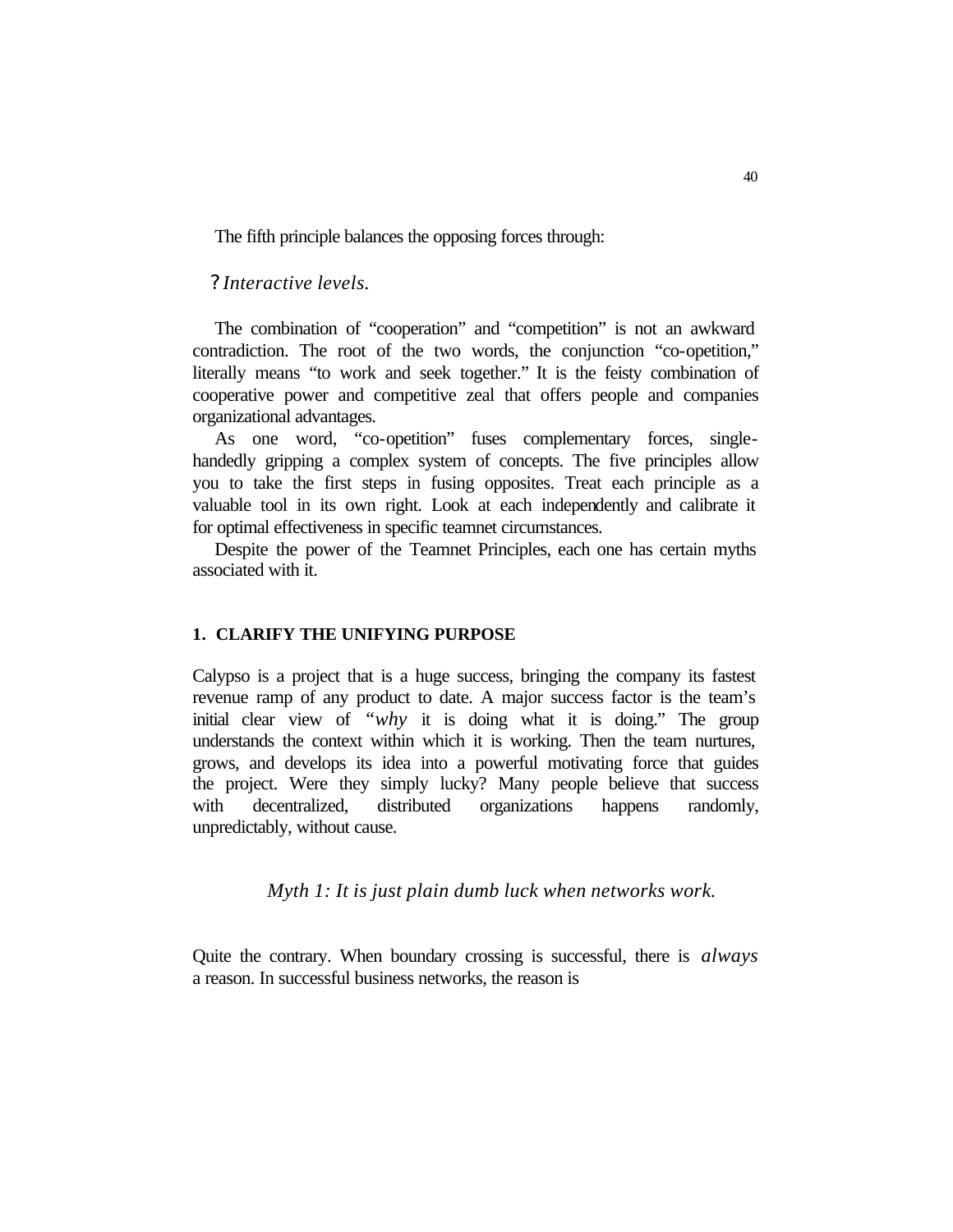clear and benefits are tangible. People form teamnets around needs. A boundary-crossing group strikes a spark and develops an internal motivation when it meets real needs. Common goals become so explicit that you can test them against feasible solutions and real products or services.

Teamnet purposes run the gamut from high-flying unifying visions to carefully crafted mission statements to lists of specific goals and concrete objectives to the details of tasks and work. People even wear their mission statements on lapel buttons, broadcast them from billboards along the highway, hang them on banners in cafeterias, and publish them in annual reports.

Our definition of this key teamnet ingredient admits to its intangible nature:



Be explicit. This hard-learned idea renders hard-to-see purposes more visible, more able to be used as guides—and debated when necessary:

## *Boundary crossing teamnets must express their purposes explicitly.*

Purpose needs elaboration in a teamnet because it performs the coordination role traditionally played by centralized command and control.

While many networks spontaneously emerge to respond to a clear need, such as in crisis situations, most groups require some con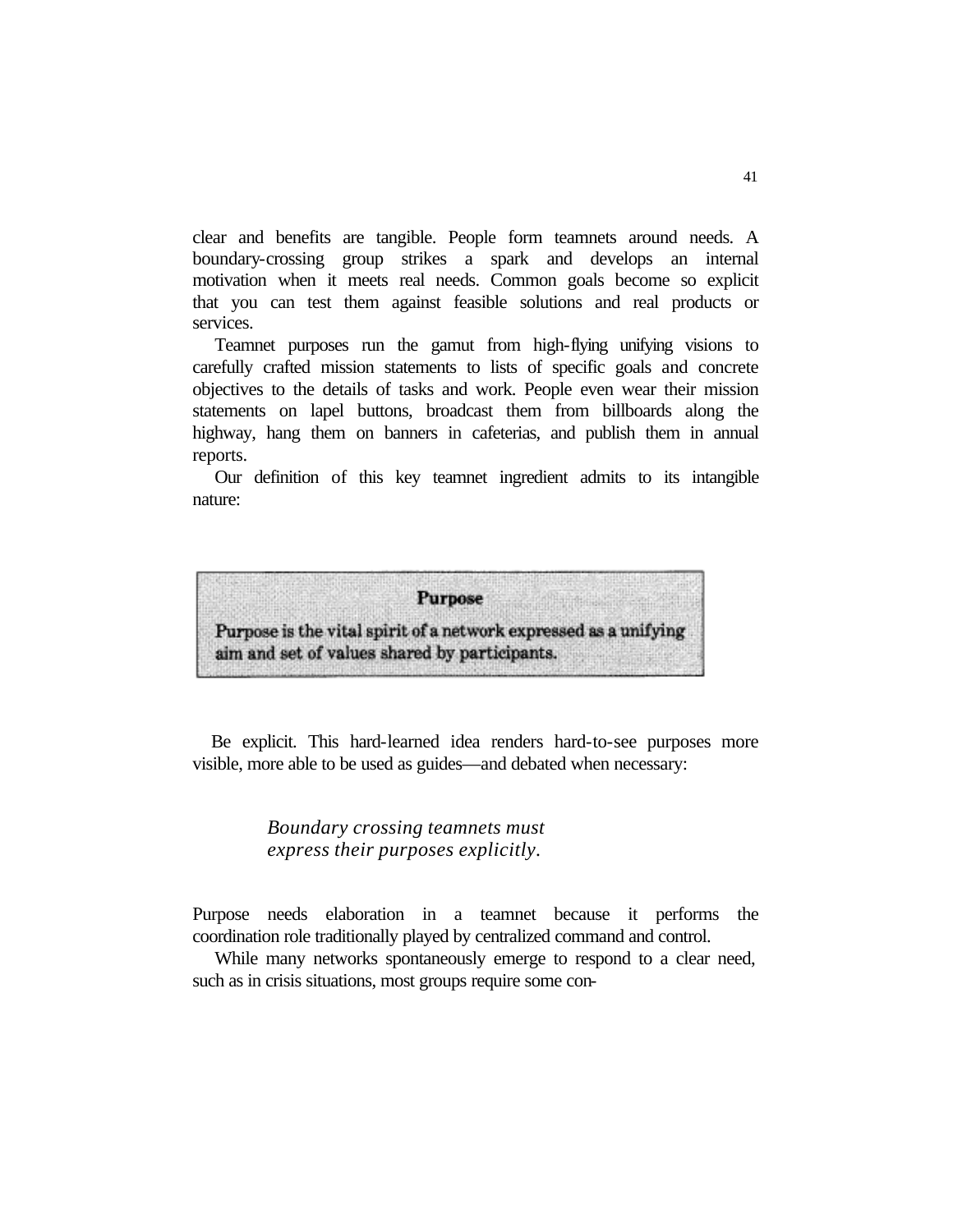scious motivation for formation. Without something that spurs the group to enthusiastically agree, many boundary crossing teamnets never get beyond the talking stage. They cannot articulate a clear-enough purpose that benefits a critical mass of participants. Even after successful formation, many networks later collapse when their unifying purpose splits into factions. Unless a shared purpose is renegotiated, the group begins a slide into disintegration.

## *The importance of clarifying purpose in boundary crossing teamnets is critical.*

Purpose—shared goals—is the vital core of teamnets. The term "vital" emphasizes the organic nature of teamnets. It contrasts with the mechanical metaphors that hierarchy and bureaucracy use.

Strength of purpose holds boundary crossing teamnets together. With links, purpose pulls together disparate elements acting as a centripetal force. Purpose replaces traditional glues—such as coercion in hierarchy and written instructions in bureaucracy—that are weak in fast-moving teamnets. In the face of rapid change, traditional control mechanisms falter. Purpose provides a context for action.

#### **2. IDENTIFY INDEPENDENT MEMBERS**

It's a misty May 1992 evening, just before dinner at the semiannual meeting of the Calvert Social Investment Fund Advisory Council.<sup>2</sup> We are out walking with a member of the Board of Trustees on the grounds of a Maryland conference center, the site of the dinner meeting.

"But don't you think Americans are too independent for networks?" Terry Mollner asks, when we tell him about this book. He is voicing the sentiment that people do all around the world when they first hear about the idea. Wherever you go, people say, "It won't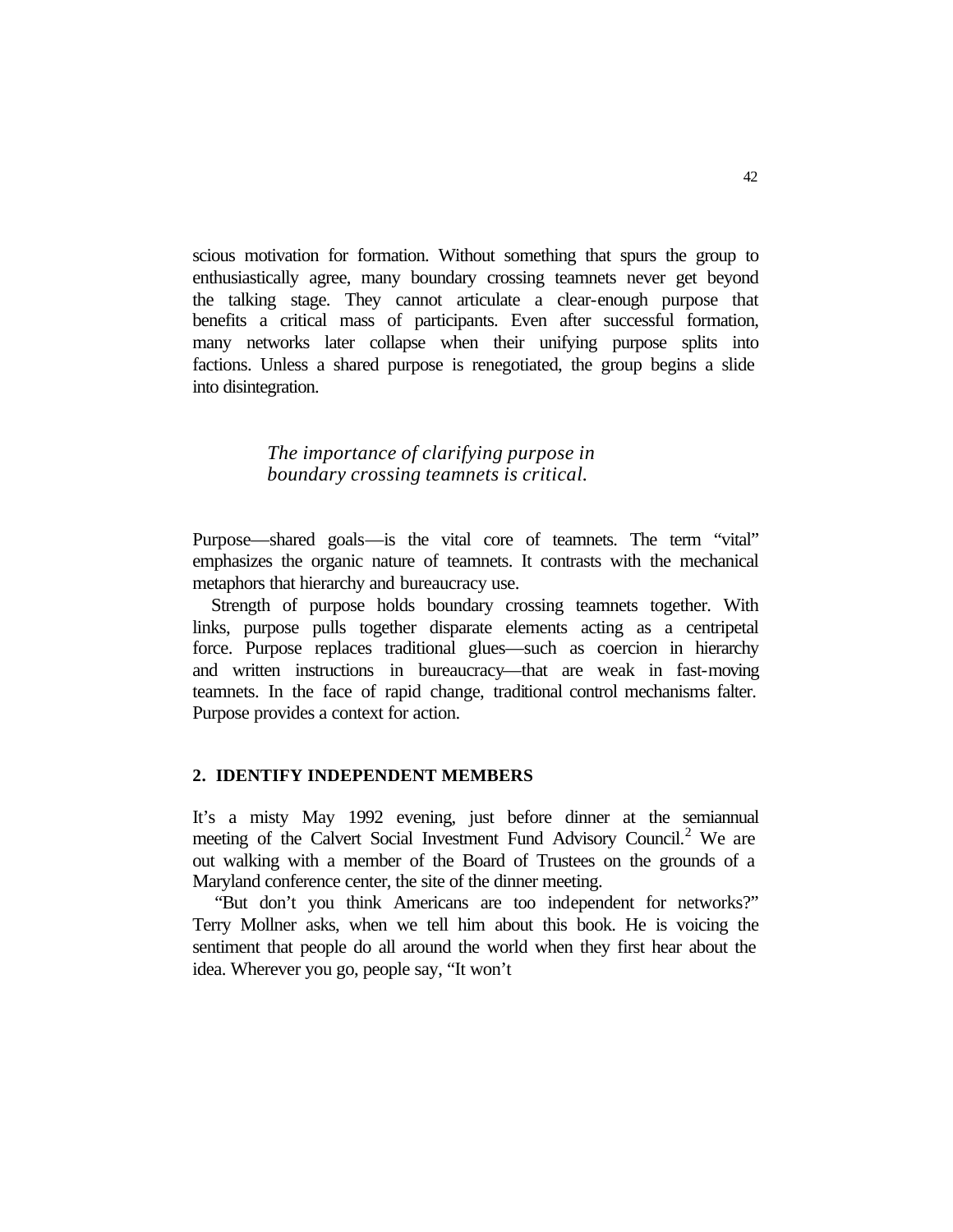work here." In Italy, people said the medieval guild mentality would prevent people from working across business boundaries. In Denmark, people said that Viking fierceness would get in the way. In the United States, depending on which part of the country you're from, people point to Yankee independence, Lone Ranger cowboys, or southern pride to explain why Americans can't, or won't, cooperate.

## *Myth 2: If you join a network, you give up your independence.*

The opposite is true. No independence, no network! "When you join, you discover your independence," writes Charles Savage, author of *Fifth Generation Management.*<sup>3</sup> Healthy boundary crossing team-nets depend upon the healthy independence of their members. When direct commandand-control hierarchical structures are inappropriate or simply won't work, networks emerge to coordinate the activities of independent business units or people inside and outside companies. In the case of Calypso, the collaborative project forms in a corporate culture that has long prided itself on its strong Yankee individualistic traditions.

> *Teamnets thrive in the dynamic balance between selfassertion and integration. They seesaw between the decentralizing forces of independence and the integrating forces of cooperative interdependence. So long as teamnet participants continue to have some measure of real independence, you have a boundary crossing teamnet. When independence ceases, you have a hierarchy or a merger.*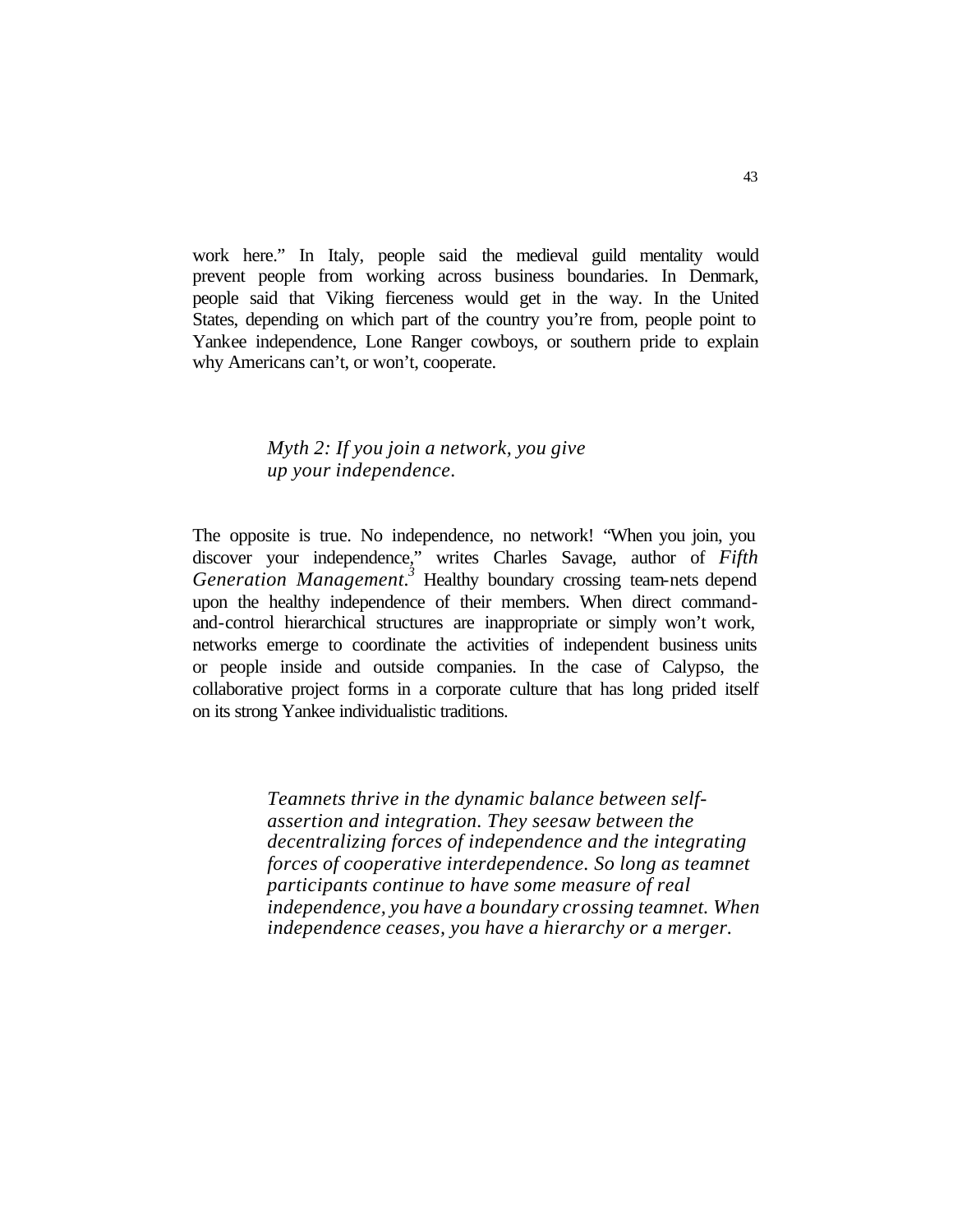**Members** 

Members are the people and groups that contribute specific capabilities to achieving the shared purpose.

Each member has something unique and different to bring to the group. With multiple leaders, independent members are the "pulling apart" centrifugal forces within teamnets. Members are also the most tangible aspect, the parts that are easier to grasp. It is easier to see members than it is to see purpose. Boundary crossing teamnets are known by their purposes and members, but without linking the parts together, a teamnet cannot exist.

## 3. CREATE VOLUNTARY LINKS

As Calypso demonstrates, boundary crossing teamnets tend to be spread out. Without the local water cooler or cafeteria as a daily meeting ground, these groups require very different work processes from those traditionally used by people located in the same place and same organization. "Working together apart" is how George Metes and Ray Grenier describe this.<sup>4</sup>

"Oh, I know what you're talking about," a telecommunications engineer says to us. "You people are writing about LANs [local area computer networks] and WANs [wide area computer networks]." In a sense, he is correct, but boundary crossing teamnets need a lot more than copper wire or fiber optics to be truly connected. Digital has a saying about this: "Just because the bits traveled around the world doesn't mean they were understood."

> *Myth 3a: Networks are just the channels of communication.*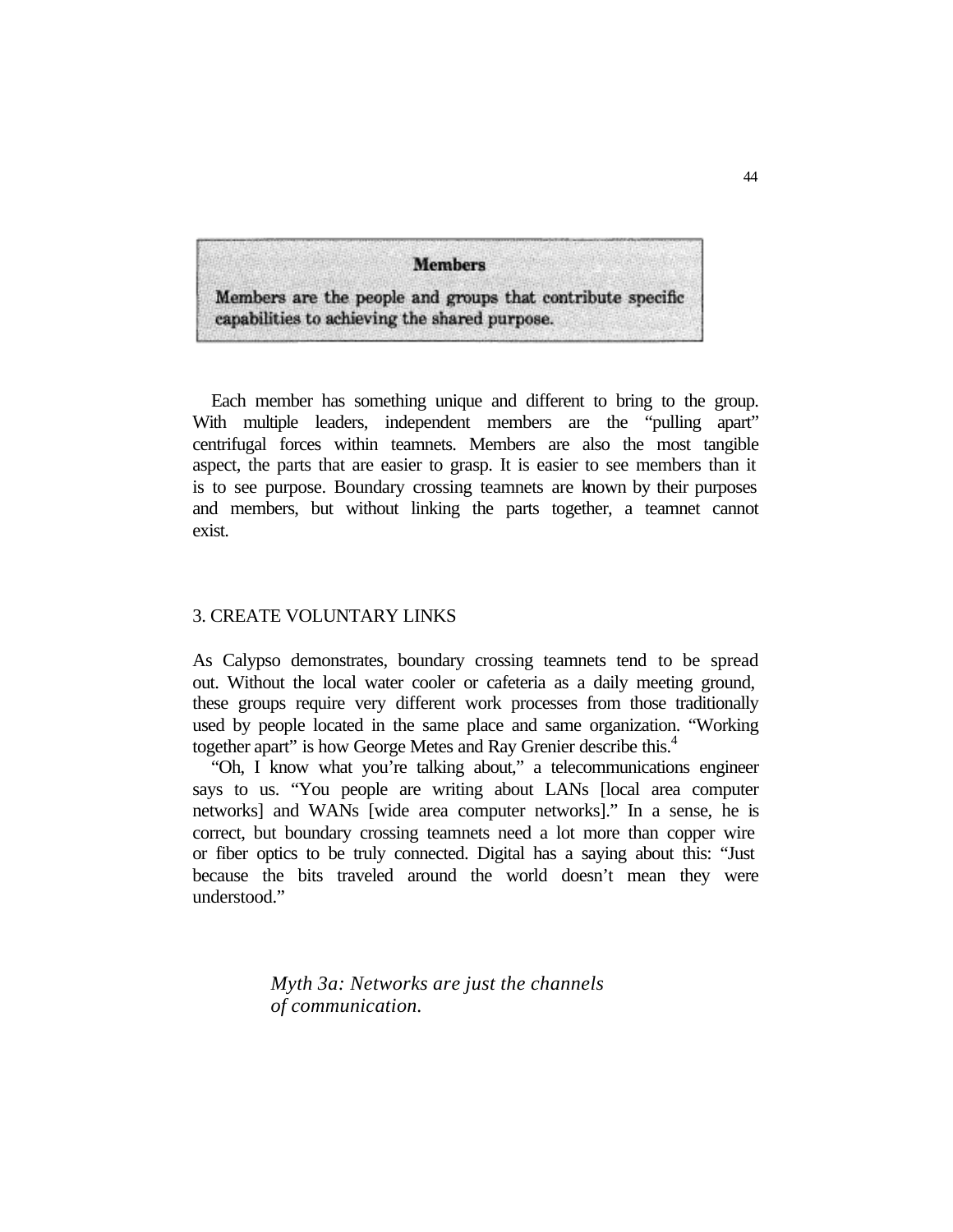Some people, particularly those with a high-tech perspective, can only see the links of a network. They see the wires and completely miss the members. Other people are blind in another dimension: they cannot see the links that reveal trust and other invisible ties.

> *Myth 3b: Relationships are impossible to grasp. They are intangible, unreal, fleeting, short-lived, and can end on the turn of a sentence.*

In a way, they're right, because it is very difficult to "see" the ineffable "stuff' of the relationships that bind teamnets together. *But relationships are real, and they do last. They are essential to the stuff of teamnets.*

Teamnets need interdependent links, both physical connections and voluntary relationships that people build over time. In order for a teamnet to achieve its goals, there must be sufficient connections among the people. "You do business with the people you know," says Jerry Nagel of the Red River Trade Corridor based in northern Minnesota.<sup>5</sup> First, people have to know and trust each other. Until there is trust, nothing happens. And they have to be able to communicate easily and effectively.

One way to see relationships is to follow these steps:

#### *Step 1.*

First, picture the physical communication links, the concrete connections between people like telephones, faxes, electronic mail, and the face-to-face exchanges.

#### *Step 2.*

Now, see people actively communicating through these channels, the interactions between senders and receivers. They are so "quantifiable" that communication researchers actually study them as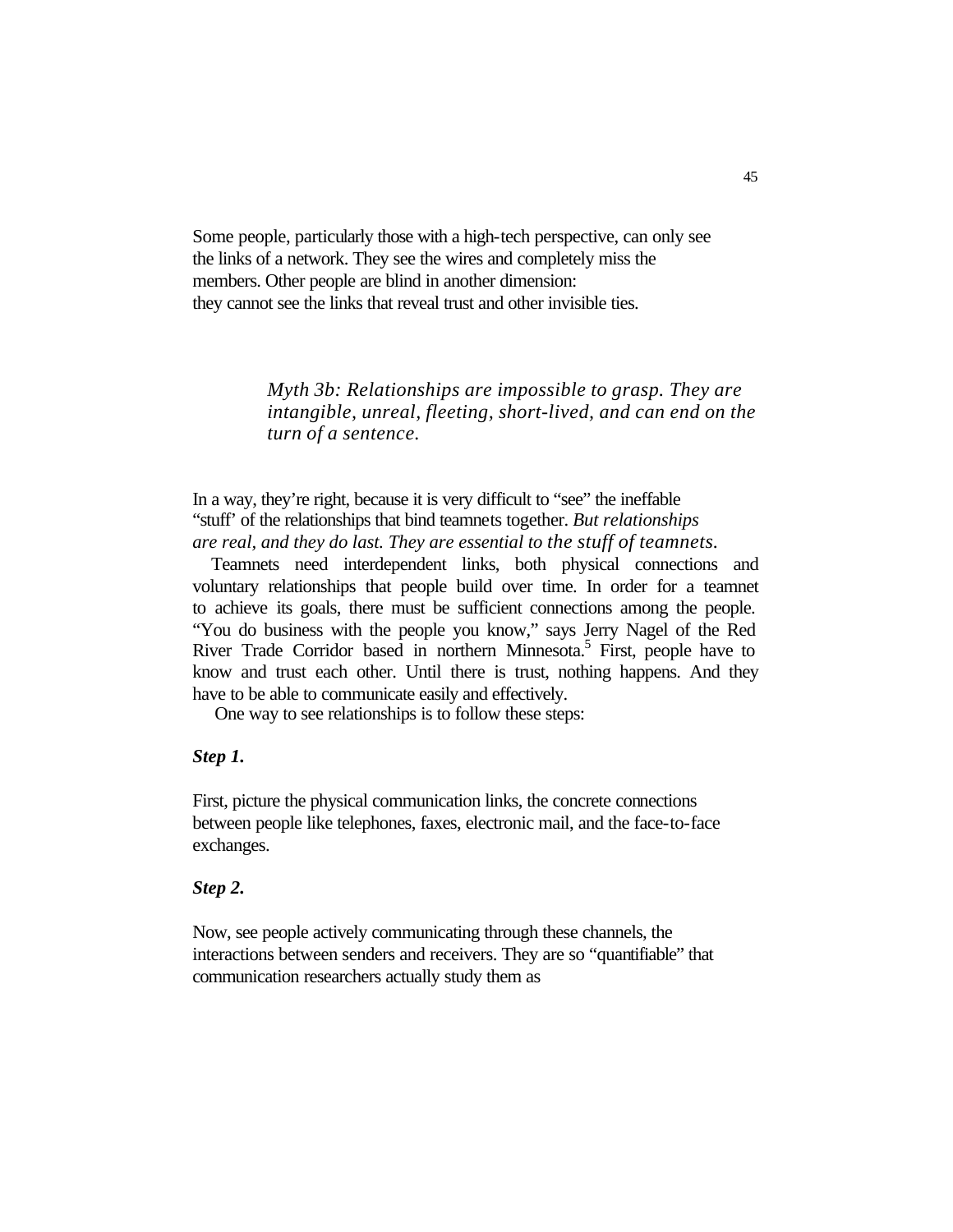discrete observable phenomena. Researchers break them down into such fine points as "acts," which someone initiates, "interacts," which involve sender and receiver, and "double interacts," which is what happens when responses start to multiply.

#### *Step 3.*

Finally, put all these interactions into motion over time and leap ahead to see relationships. They emerge in the repeated patterns of the exchanges. Relationships are like the patterned coherence that is natural in chaotic phenomena like human heartbeats and the weather. **<sup>6</sup>**

Relationships that develop over time seem to take on lives of their own. You can undoubtedly remember how some of your relationships with colleagues began, developed, and matured over time— say, from a first meeting, to follow-up contacts, to perhaps working on the same project and eventually saying good-bye in a job change.



Both bureaucracies and networks bind their members through interdependent links. In a bureaucracy, the decision-making relationships are nonvoluntary, while in networks they tend to be voluntary and more freely motivated.<sup>7</sup> It is this voluntary quality of relationships within networks that enables so many administrative mechanisms to be replaced with market processes.

Links complete our smallest set of core network concepts. The most rudimentary teamnet requires at minimum three elements:

? Purpose, ? Members, and ? Links.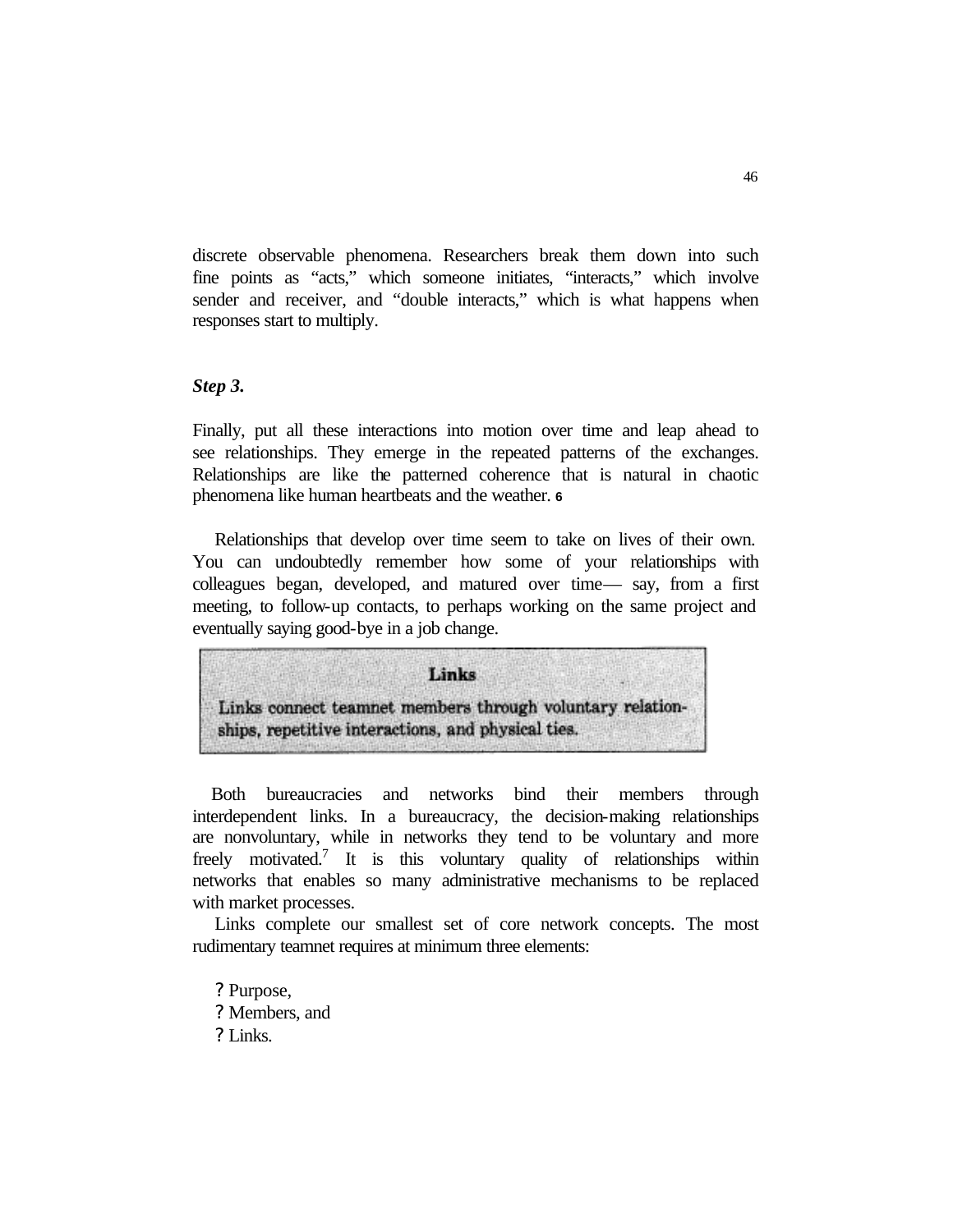#### **Minimum Network Structure**



If human networks could be cleanly and simply designed like a communications network, these three elements would suffice for a basic tool set.

*You can see the members (nodes)<sup>8</sup>and physical links. You have to imagine purpose and relationships, which the shape of the numbers and links together suggests.*

But the reality is that teamnets always have an irreducible "messy zone," which represents the freedom factor. The messy zone is where things get worked out in real time between real people who demand independence while calling for inclusion, cooperation, and a new vision. The messy zone springs from the inevitable struggles where the essence of networks meets the nub of hierarchy. Here, leadership is seized, granted, conferred, and otherwise established, and here the organizational levels inside and outside the teamnet meet and interact.<sup>9</sup>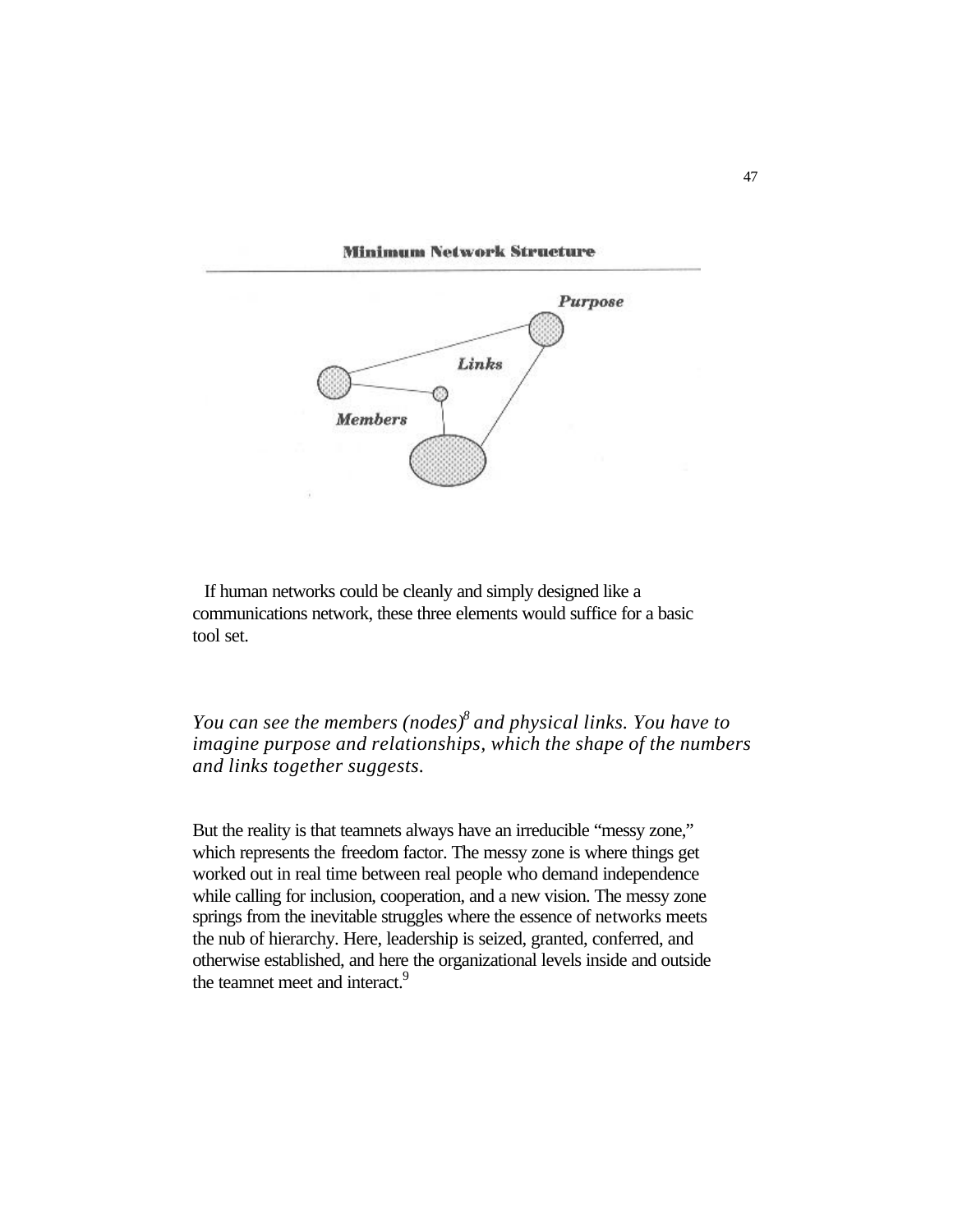#### **4. RECOGNIZE THE POWER OF MULTIPLE LEADERS**

As the Calypso project manager, Pauline Nist has influence without traditional authority, the ability to spend money but no control over paychecks, responsibility for overall project success but little power to fire people who do not perform. Many members of the team are independent decision makers, not dependent on the anointed leader for their survival. Each is an acknowledged leader in his or her own right.

No subject is more complex for the world's leading-edge organizations than leadership. No part of a teamnet experience is more fraught with uncertainty and clashes, minor and major, between the "old way" and "new way," than is establishing a successful leadership structure. While many successful networks have what appears to be a single identified leader, this conventional shape is just one way leadership structures form, even in rigid hierarchies<sup>,10</sup>

### *Myth 4a: All leadership comes to a single point.*

Interestingly, the notion that hierarchy and other decision-making structures come to a single point has provoked a common misconception about networks, particularly prevalent among our friends who remember the myriad networks of the counterculture of the 1960s and 1970s.

### *Myth 4b: Networks have no leaders.*

Multiple leadership that works is perhaps the most surprising feature of successful boundary crossing teamnets. Over time, most vital networks have many leaders. In example after example, you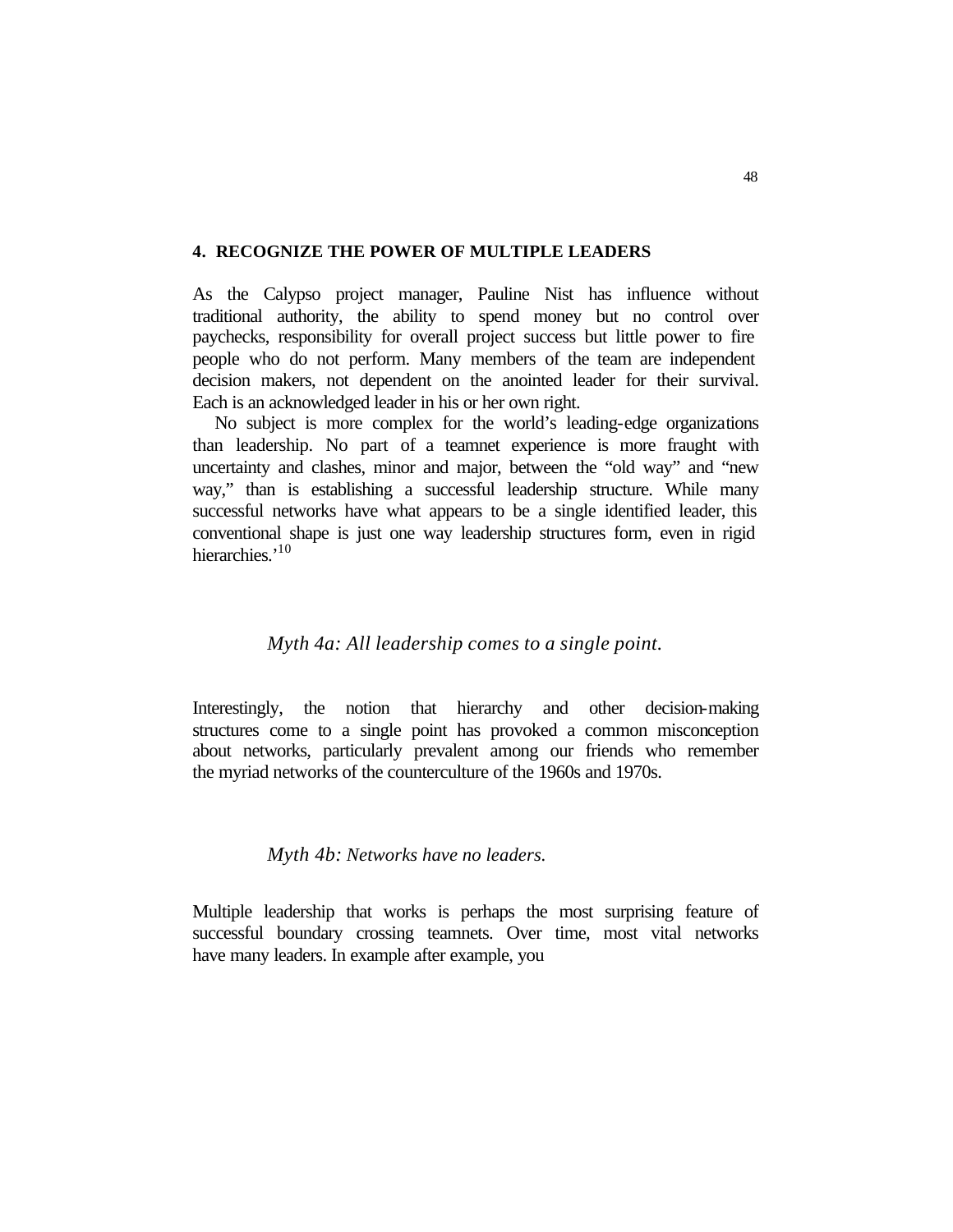can soon read between the lines and figure out that most networks have more than one leader. The great network anthropologist Virginia Hine emphasized this point through use of the term "polycephalous," meaning "many-headed.""

> *Diversity and fluidity of leadership are hallmarks of boundary crossing teamnets. These groups sport a variety of leaders like owners, brokers, experts, strategists, managers, networkers, and facilitators. Within any particular teamnet, multiple leadership arises from the multiple roles, skills, and knowledge required to address the complex problems taken on by the group.*

Be careful: There's a big difference between the network style of leadership and the hierarchical style. Unfortunately, many people believe that the old crack-the-whip, omnipotent command-and-control hierarchy is the only effective way to lead.

In networks, leaders appear at the nexus of purpose and commitment, where responsibility is taken and shared work gets done. It is critical that leaders making decisions in one role not feel that they need to make all the group's decisions. Good network leaders are also good followers. This avoids both the hierarchy trap and its antithesis: Democratic paralysis from the dis-organization of everyone involved in everything.

We describe teamnet leaders this way: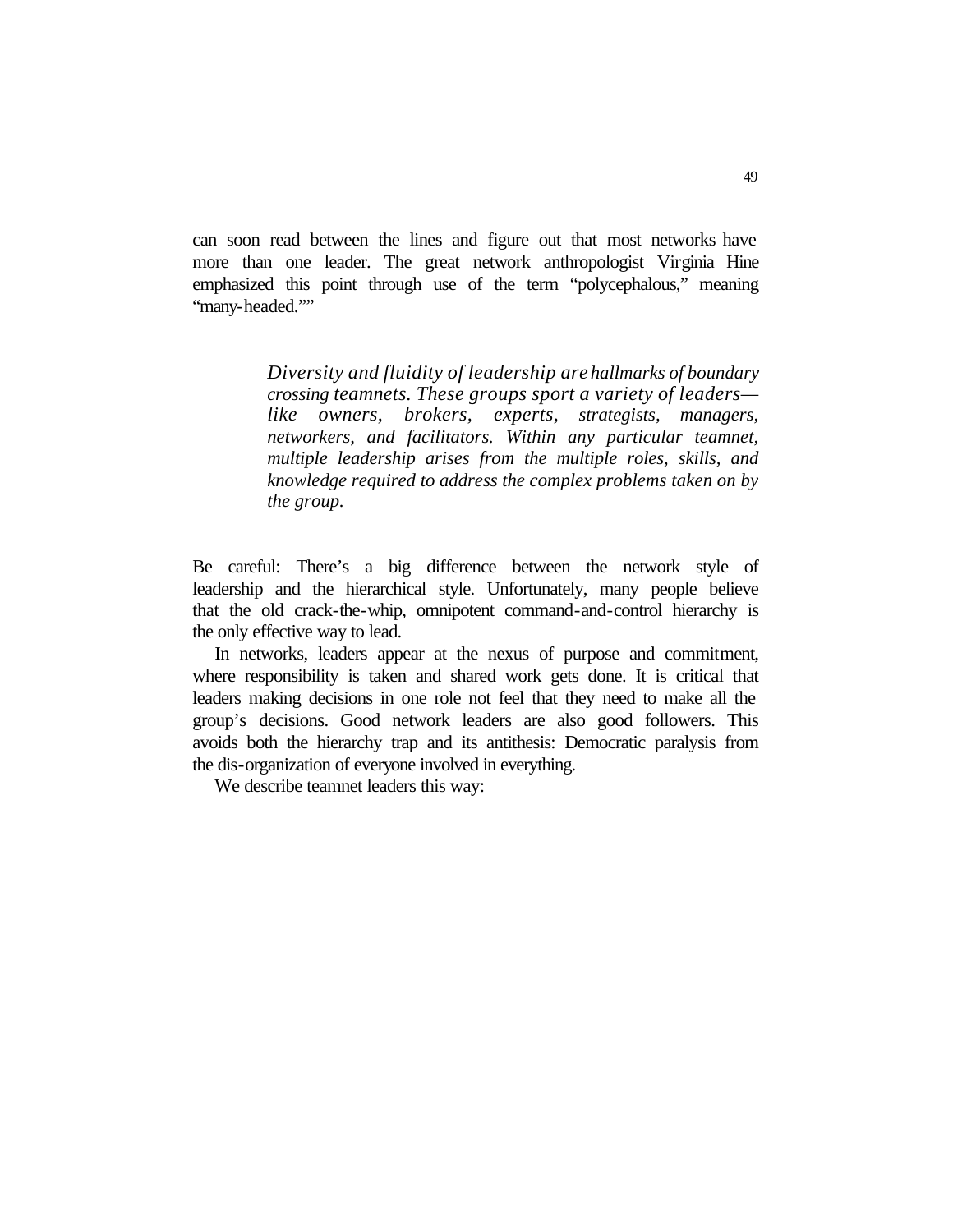Leaders

Leaders are members who make and keep commitments, know how to follow, and who may participate in the decision making of a network.

Note the subtlety that leaders *may* participate in decision making. Studies show that it is much more important for people to feel they have an *opportunity* to participate in decision making than it is to actually participate.

"Leaders are expert followers, mapping the needs, resources and agendas of network members, so as to create good matches among people and organizations," writes Elizabeth Lorentz<sup>12</sup> who with Seymour Sarason at Yale has studied resource exchange networks in depth.

With independent members, multiple leaders keep the pressure on for decentralization. They provide a good balance to the centralizing tendencies of unifying purpose and interdependent links.

How do teamnet leaders interact with traditional management? Intensively. One of the worst mistakes a teamnet can make is to ignore existing management. Teamnets also may have formal leaders, authority figures who occupy traditional roles.<sup>3</sup> In complex teamnets, leaders play pivotal roles in managing relationships among the different levels of the hierarchy. This entangling messiness needs interpretation; it isn't neat like the hierarchical tree structure on which it is easy to hang people.

In teamnets there are:

*Fewer bosses, more leaders.*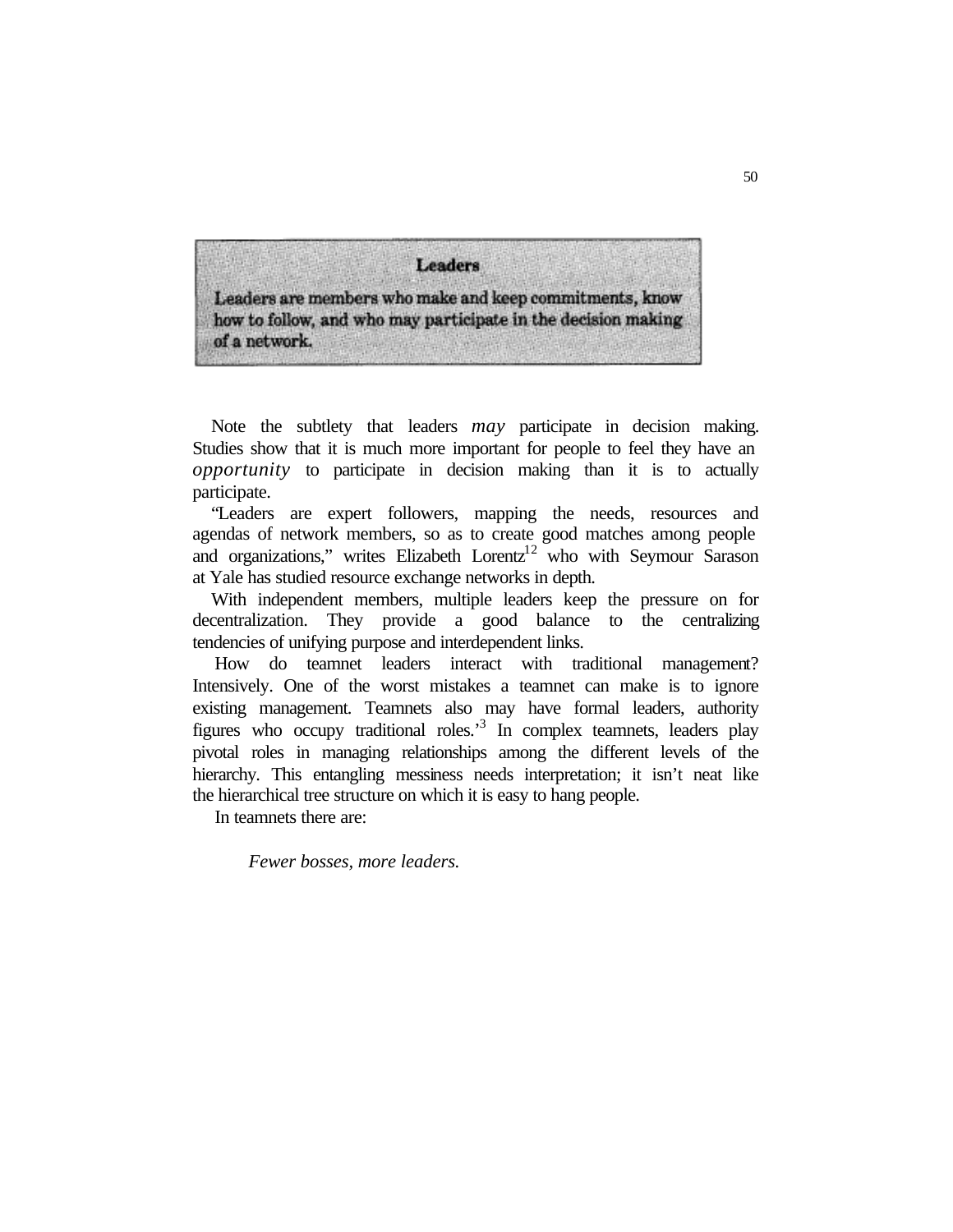#### **5. STAY CONNECTED AT ALL LEVELS**

Calypso has a core group, some of whose members report to managers who are one, two, or three layers up in the hierarchy. Calypso is also a team of teams, a number of layers deep in places. As part of a larger company, Calypso has partnerships with other companies, so the core internal group also includes external members.

## *Myth 5: Networks are flat.*

Like the flat-earth memory of the world before Copernicus, many people mentally picture a network as a flat, featureless, two-dimensional plane of horizontally connected members.

> *Perhaps the most common of all misconceptions is the idea that networks are only horizontal. This myth is so prevalent that people describe decentralized companies that deliberately have cut out layers of management as "a mile long and an inch high."*

Appealing as this image of "flatness" is, especially in our bureaucracyburdened society, it unfortunately is just plain wrong. Boundary crossing teamnets are lumpy, clustered, and multileveled forms of organization. People wear many hats, and act at many levels. One teamnet we worked with included a vice president, two senior managers, and a sales unit manager, along with a dozen other people reporting to people at similar levels.

This cross-level multiple-role feature of networks is one source of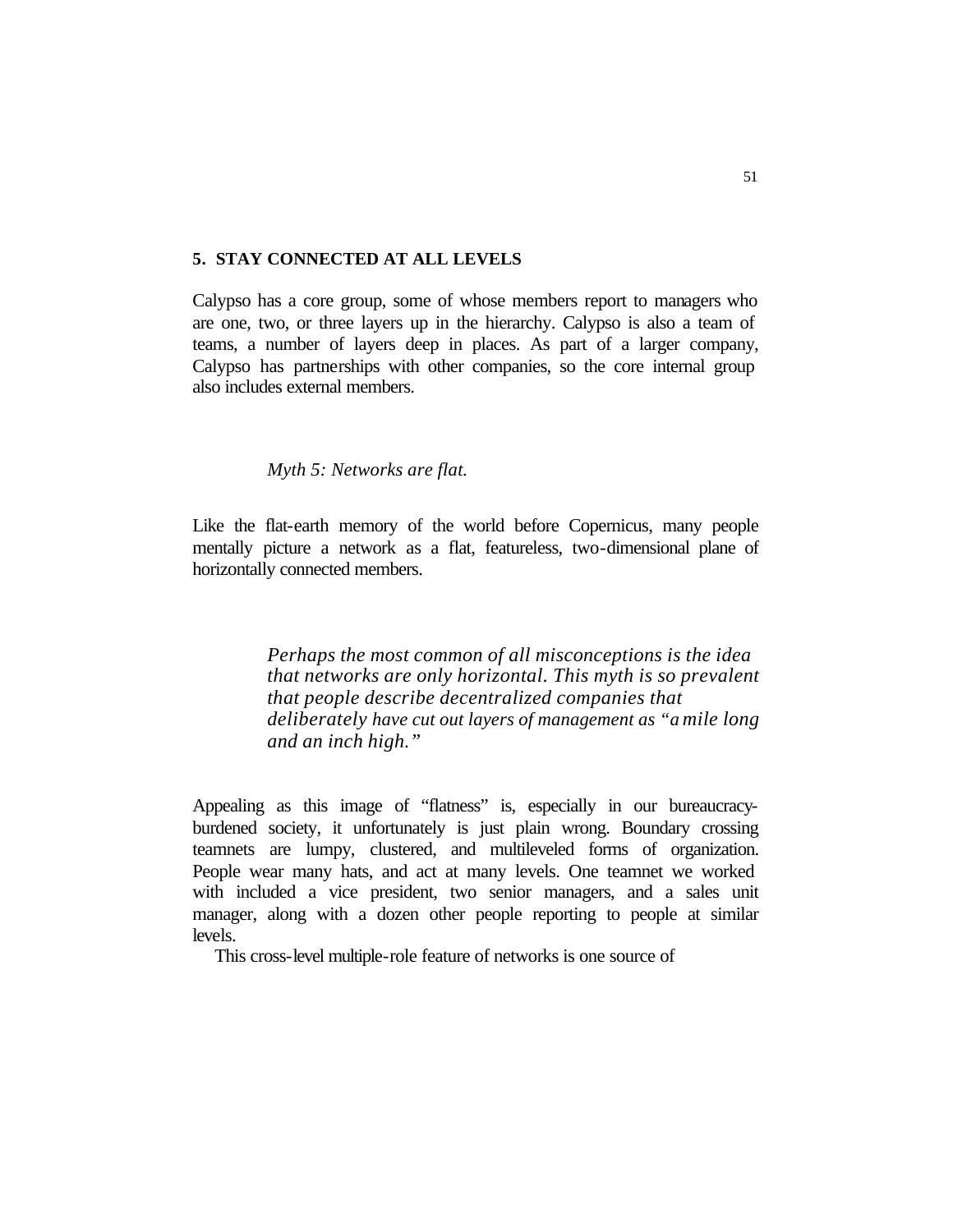its power. It is also a major source of people's difficulty in being able to clearly see networks among the general tangle of relationships.

Luckily, there is a powerful conceptual tool available for understanding levels, which Herbert Simon called the "architecture of complexity."<sup>4</sup> Like everything complex in nature, networks are organized in levels of successive inclusion. In the context of systems, which networks are, levels mean sets within sets, like cells in tissues in organs in organisms, or pennies in dimes in dollars.

> *A network has at least two levels: the level of the member parts and the level of the network whole. A teamnet has at least three levels: a network of teams composed of members.*

To use the levels principle to see networks of boundary crossing teams, you need a point of reference. One excellent point of reference is the corporate boundary, which is how we generally distinguish between "internal" and "external" networks. Departments, divisions, projects, and other typical internal boundaries also reflect levels. Anchor yourself to one of these points of reference, and you can roam the levels, going down into the depths of intrarelationships and out into the larger world of interrelationships.

Levels is the fundamental systems principle of "successive inclusion."<sup>5</sup> People live in levels. For example, people are parts of families, which in turn are members of communities that comprise regions that assemble into nations. People are also organisms made up of organs made up of tissues, cells, molecules, atoms, and so on. Everything in life is both part of larger things and can be broken down into smaller things.